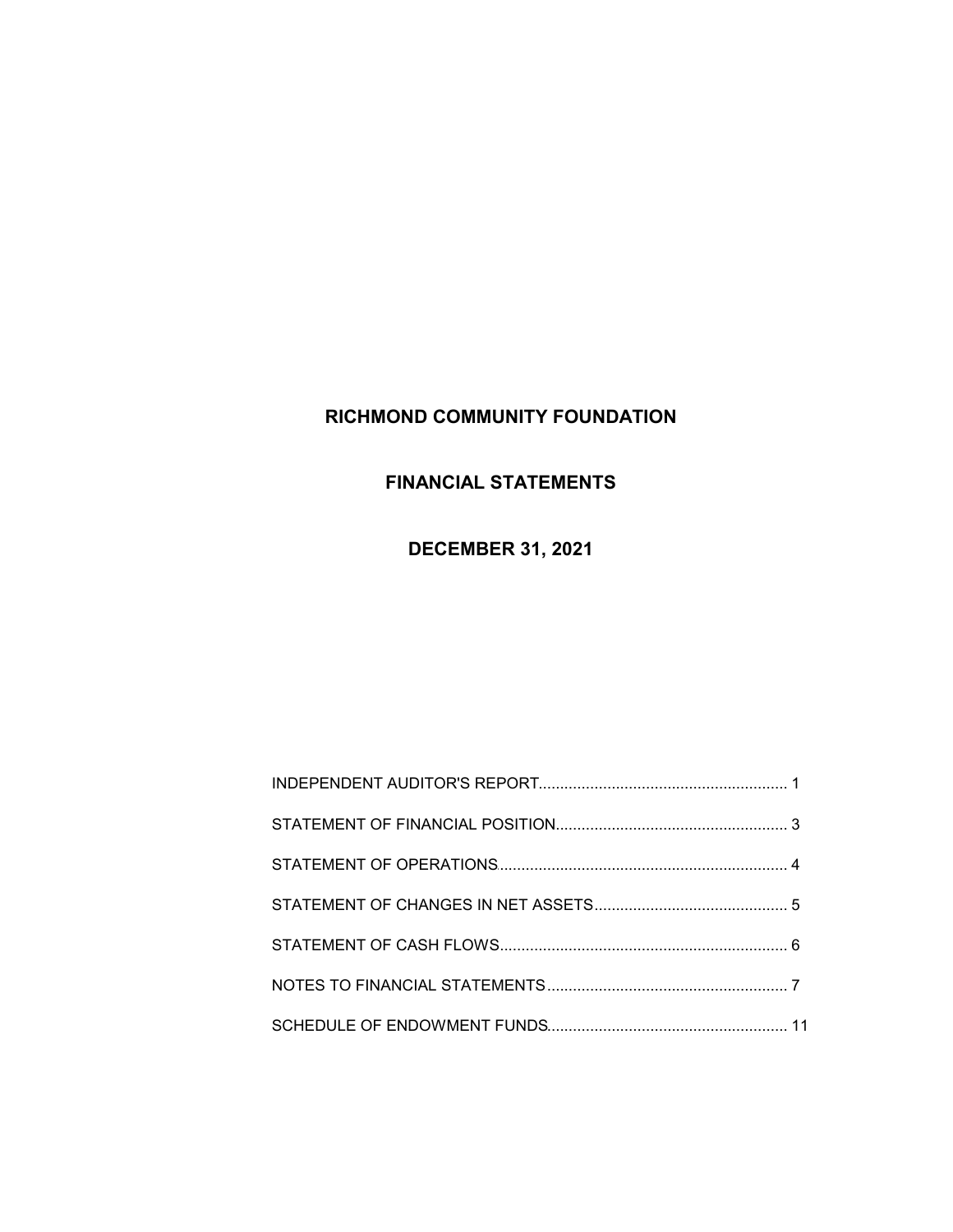# GBCC

# INDEPENDENT AUDITOR'S REPORT

To the Members of Richmond Community Foundation

#### *Opinion*

We have audited the financial statements of Richmond Community Foundation, (the "Foundation") which comprise the statement of financial position as at December 31, 2021, and the statements of operations and changes in net assets for the year then ended, and notes to the financial statements, including a summary of significant accounting policies.

In our opinion, the accompanying financial statements present fairly, in all material respects, the financial position of the Foundation as at December 31, 2021, and its its results of operations and its cash flows for the year then ended in accordance with Canadian accounting standards for not-for-profit organizations (ASNPO).

#### *Basis for Opinion*

We conducted our audit in accordance with Canadian generally accepted auditing standards. Our responsibilities under those standards are further described in the Auditor's Responsibilities for the Audit of the Financial Statements section of our report. We are independent of the Foundation in accordance with the ethical requirements that are relevant to our audit of the financial statements in Canada, and we have fulfilled our other ethical responsibilities in accordance with these requirements. We believe that the audit evidence we have obtained is sufficient and appropriate to provide a basis for our opinion.

*Responsibilities of Management and Those Charged with Governance for the Financial Statements* Management is responsible for the preparation and fair presentation of the financial statements in accordance with ASNPO, and for such internal control as management determines is necessary to enable the preparation of financial statements that are free from material misstatement, whether due to fraud or error.

In preparing the financial statements, management is responsible for assessing the Foundation's ability to continue as a going concern, disclosing, as applicable, matters related to going concern and using the going concern basis of accounting unless management either intends to liquidate the Foundation or to cease operations, or has no realistic alternative but to do so.

Those charged with governance are responsible for overseeing the Foundation's financial reporting process.

#### *Auditor's Responsibilities for the Audit of the Financial Statements*

Our objectives are to obtain reasonable assurance about whether the financial statements as a whole are free from material misstatement, whether due to fraud or error, and to issue an auditor's report that includes our opinion. Reasonable assurance is a high level of assurance, but is not a guarantee that an audit conducted in accordance with Canadian generally accepted auditing standards will always detect a material misstatement when it exists. Misstatements can arise from fraud or error and are considered material if, individually or in the aggregate, they could reasonably be expected to influence the economic decisions of users taken on the basis of these financial statements. As part of an audit in accordance with Canadian generally accepted auditing standards, we exercise professional judgment and maintain professional skepticism throughout the audit. We also:

**GALLOWAY BOTTESELLE** & COMPANY Chartered Professional Accountants Accounting for what matters"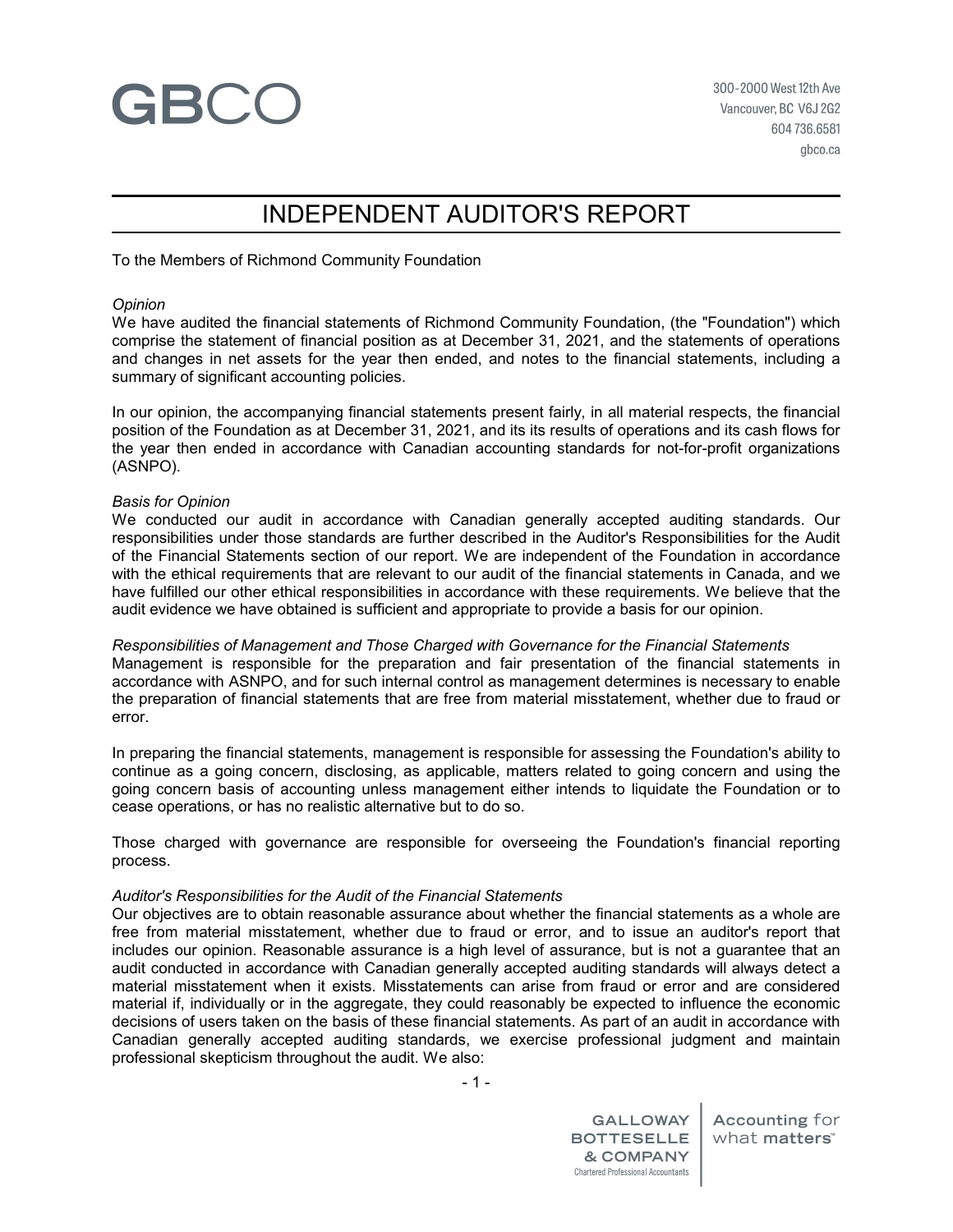# INDEPENDENT AUDITOR'S REPORT — continued

- Identify and assess the risks of material misstatement of the financial statements, whether due to fraud or error, design and perform audit procedures responsive to those risks, and obtain audit evidence that is sufficient and appropriate to provide a basis for our opinion. The risk of not detecting a material misstatement resulting from fraud is higher than for one resulting from error, as fraud may involve collusion, forgery, intentional omissions, misrepresentations, or the override of internal control.
- Obtain an understanding of internal control relevant to the audit in order to design audit procedures that are appropriate in the circumstances, but not for the purpose of expressing an opinion on the effectiveness of the Foundation's internal control.
- Evaluate the appropriateness of accounting policies used and the reasonableness of accounting estimates and related disclosures made by management.
- Conclude on the appropriateness of management's use of the going concern basis of accounting and, based on the audit evidence obtained, whether a material uncertainty exists related to events or conditions that may cast significant doubt on the Foundation's ability to continue as a going concern. If we conclude that a material uncertainty exists, we are required to draw attention in our auditor's report to the related disclosures in the financial statements or, if such disclosures are inadequate, to modify our opinion. Our conclusions are based on the audit evidence obtained up to the date of our auditor's report. However, future events or conditions may cause the Foundation to cease to continue as a going concern.
- Evaluate the overall presentation, structure and content of the financial statements, including the disclosures, and whether the financial statements represent the underlying transactions and events in a manner that achieves fair presentation.

We communicate with those charged with governance regarding, among other matters, the planned scope and timing of the audit and significant audit findings, including any significant deficiencies in internal control that we identify during our audit.

#### *Report on Other Legal and Regulatory Requirements*

As required by the Society Act of British Columbia, we report that, in our opinion, these principles have been applied on a basis consistent with that of the preceding year.

Galloway Bottesell & Company

Chartered Professional Accountants Vancouver, BC June 22, 2022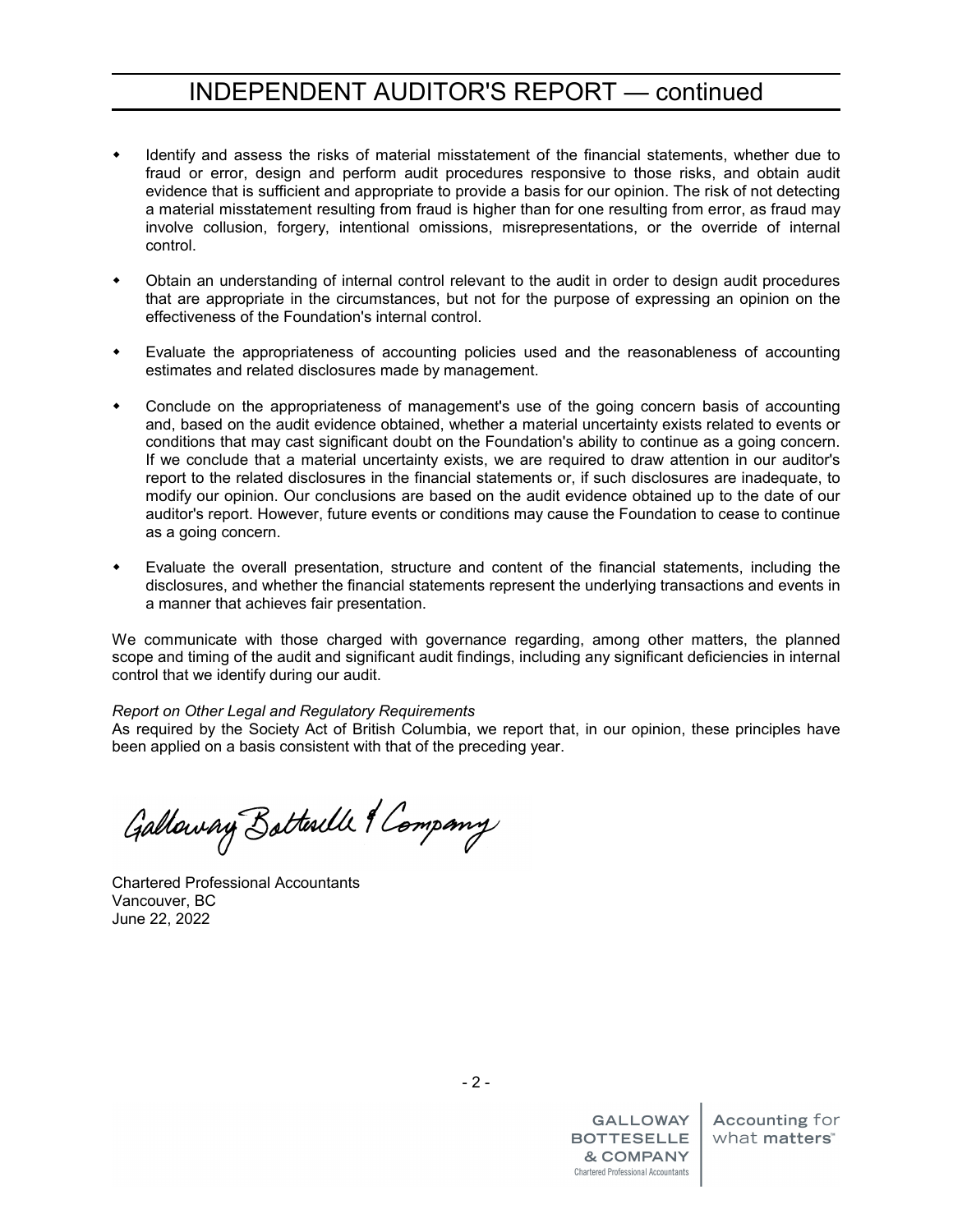# RICHMOND COMMUNITY FOUNDATION *STATEMENT OF FINANCIAL POSITION*

As at December 31 **2021** 2020

| <b>Assets</b>                         | General<br>Fund |    | Youth<br>Foundation<br>Fund | Endowment<br>Fund        |    | Total     |   | Total     |
|---------------------------------------|-----------------|----|-----------------------------|--------------------------|----|-----------|---|-----------|
| <b>Current Assets</b>                 |                 |    |                             |                          |    |           |   |           |
| Cash in Bank                          | \$<br>43,929    | \$ | 8,067                       | \$<br>$7,334$ \$         |    | 59,330    | S | 115,140   |
| <b>Accounts Receivable</b>            |                 |    |                             | 1.863                    |    | 1,863     |   | 1,851     |
| <b>GST Rebate Receivable</b>          | 37              |    |                             | 533                      |    | 571       |   | 688       |
| <b>Prepaid Expenses</b>               | 1,663           |    |                             | $\overline{\phantom{0}}$ |    | 1,663     |   | 330       |
|                                       | 45,629          |    | 8,068                       | 9,730                    |    | 63,427    |   | 118,009   |
| <b>Marketable Securities - Note 3</b> | ٠               |    |                             | 6,110,666                |    | 6,110,666 |   | 5,277,994 |
|                                       | \$<br>45,629    | S  | 8,068                       | \$<br>6,120,396          | S. | 6,174,093 | S | 5,396,003 |
|                                       |                 |    |                             |                          |    |           |   |           |

# **Liabilities and Net Assets**

#### **Current Liabilities**

| <b>Net Assets</b>            |                          |                          |                 |    |              |           |
|------------------------------|--------------------------|--------------------------|-----------------|----|--------------|-----------|
| Unrestricted                 | \$<br>45.629             | \$<br>8,068              | \$<br>٠         |    | 53,697<br>\$ | 51,976    |
| Internally Restricted        | ۰                        | $\overline{\phantom{a}}$ | 881,766         |    | 881,766      | 737,504   |
| <b>Externally Restricted</b> | $\overline{\phantom{0}}$ | $\overline{a}$           | 5,238,630       |    | 5,238,630    | 4,606,523 |
|                              | 45,629                   | 8,068                    | 6,120,396       |    | 6,174,093    | 5,396,003 |
|                              |                          |                          |                 |    |              |           |
|                              | 45,629                   | 8,068                    | \$<br>6.120.396 | S. | 6,174,093    | 5,396,003 |

The accompanying notes are an integral part of these financial statements.

Approved on Behalf of the Board

Vare tute

Director **Deuches** Director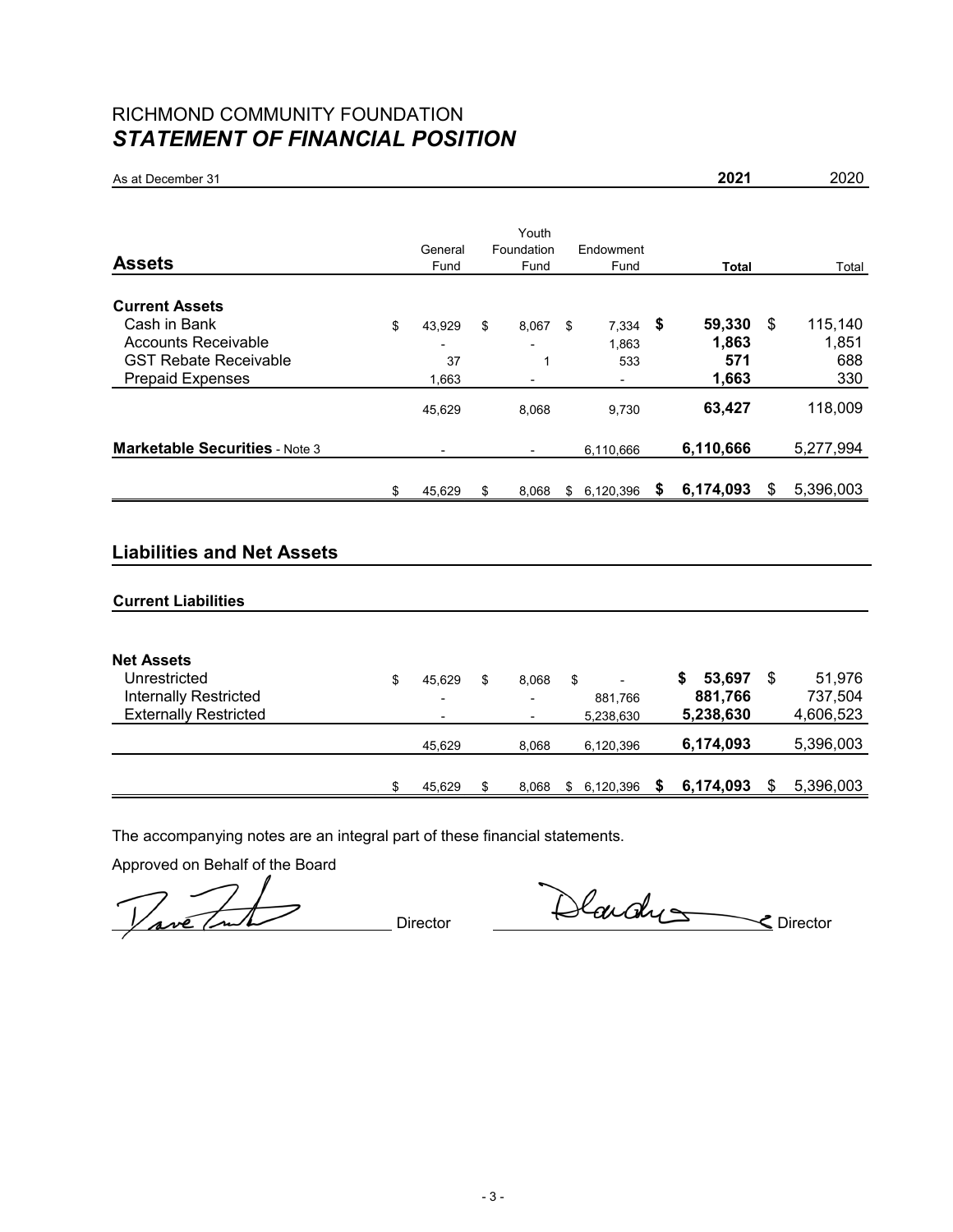# RICHMOND COMMUNITY FOUNDATION *STATEMENT OF OPERATIONS*

| Year ended December 31            |             |                          |               | 2021          | 2020         |
|-----------------------------------|-------------|--------------------------|---------------|---------------|--------------|
|                                   |             | Youth                    |               |               |              |
|                                   | General     | Foundation               | Endowment     |               |              |
|                                   | Fund        | Fund                     | Fund          | <b>Total</b>  | Total        |
| <b>Revenue</b>                    |             |                          |               |               |              |
| <b>Fundraising and Events</b>     | \$          | \$<br>359                | \$            | \$<br>359     | \$<br>220    |
| Investment Income (Loss) - Note 5 |             |                          | 915,826       | 915,826       | 73,717       |
| Contributions                     | 17,320      |                          | 35,554        | 52,874        | 750,439      |
| <b>Fund Administration Fees</b>   | 36,396      |                          | (36, 396)     |               |              |
| <b>Other Fees</b>                 |             | -                        |               |               | 44,059       |
|                                   | 53,716      | 359                      | 914,984       | 969,059       | 868,435      |
|                                   |             |                          |               |               |              |
| <b>Expenditures</b>               |             |                          |               |               |              |
| General Administrative - Note 7   | 15,849      | 45                       | 45            | 15,939        | 13,276       |
| <b>Distributions</b>              |             |                          | 138,569       | 138,569       | 709,659      |
| <b>Fundraising and Events</b>     |             | 460                      |               | 460           | 307          |
| Management Service Fee - Note 6   | 36,000      | $\overline{\phantom{a}}$ |               | 36,000        | 62,500       |
|                                   | 51,849      | 505                      | 138,614       | 190,968       | 785,742      |
|                                   |             |                          |               |               |              |
| <b>Excess Revenue over</b>        |             |                          |               |               |              |
| <b>Expenditure</b>                | \$<br>1,867 | \$<br>(146)              | \$<br>776,370 | \$<br>778,091 | \$<br>82,693 |

The accompanying notes are an integral part of these financial statements.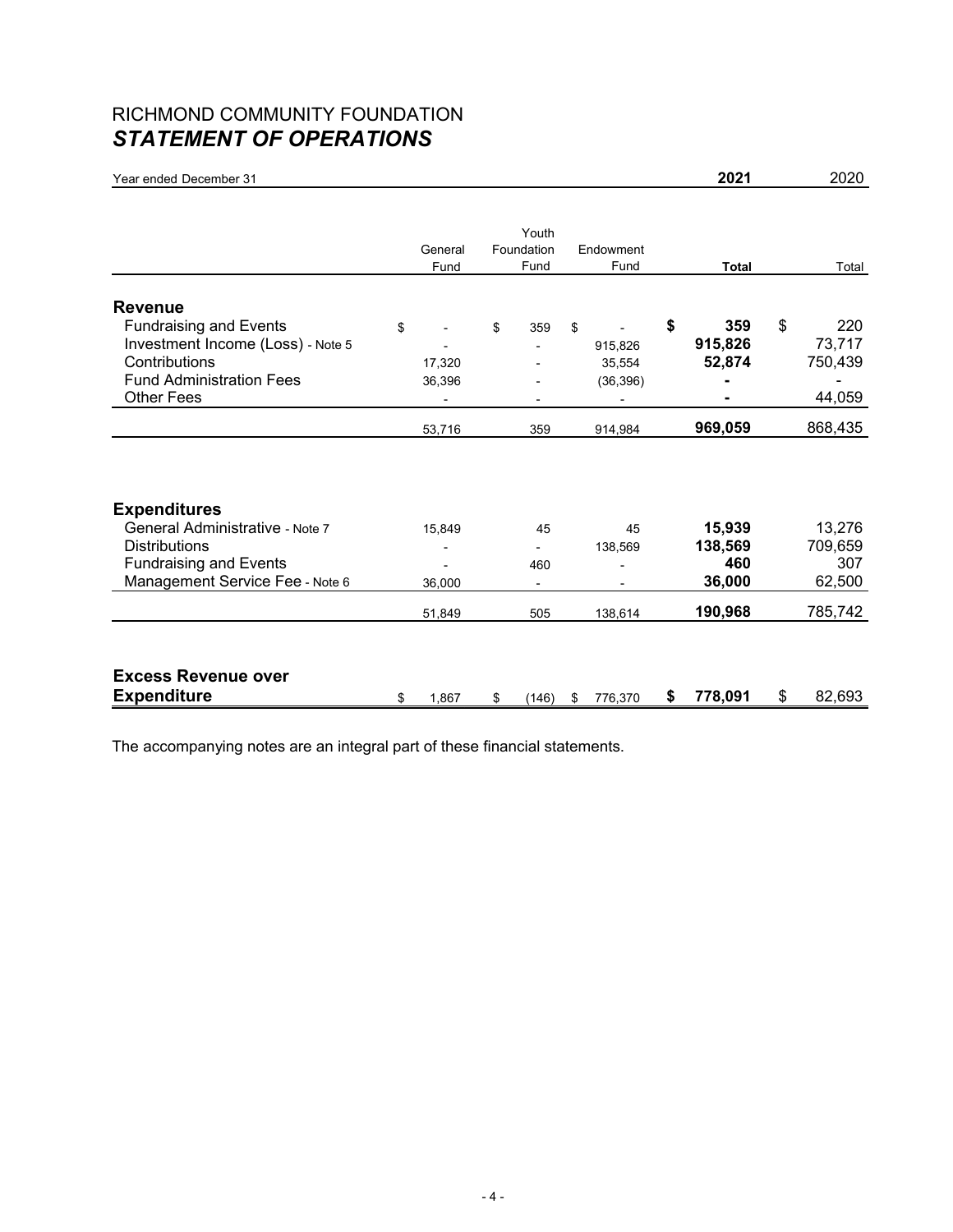# RICHMOND COMMUNITY FOUNDATION *STATEMENT OF CHANGES IN NET ASSETS*

| Year Ended December 31                                                                                            | 2021                       | 2020                                |
|-------------------------------------------------------------------------------------------------------------------|----------------------------|-------------------------------------|
|                                                                                                                   |                            |                                     |
| <b>General Fund</b>                                                                                               |                            |                                     |
| Balance - beginning of year<br>Excess (Deficiency) of Revenue over Expenditures<br>Transfer from (to) other Funds | \$<br>43,762<br>1,867      | \$<br>22,196<br>5,257<br>16,309     |
| Balance - end of year                                                                                             | \$<br>45,629               | \$<br>43,762                        |
|                                                                                                                   |                            |                                     |
| <b>Youth Foundation Fund</b>                                                                                      |                            |                                     |
| Balance - beginning of year<br>Excess (Deficiency) of Revenue over Expenditures                                   | \$<br>8,214<br>(146)       | \$<br>8,556<br>(342)                |
| Balance - end of year                                                                                             | \$<br>8,068                | \$<br>8,214                         |
|                                                                                                                   |                            |                                     |
| <b>Endowment Fund - Internally Restricted Funds</b>                                                               |                            |                                     |
| Balance - beginning of year<br>Excess (Deficiency) of Revenue over Expenditures<br>Transfer from (to) other Funds | \$<br>737,504<br>144,262   | \$<br>750,021<br>3,792<br>(16, 309) |
| Balance - end of year                                                                                             | \$<br>881,766              | \$<br>737,504                       |
|                                                                                                                   |                            |                                     |
| <b>Endowment Fund - Externally Restricted Funds</b>                                                               |                            |                                     |
| Balance - beginning of year<br><b>Excess of Revenue over Expenditures</b>                                         | \$<br>4,606,523<br>632,107 | \$<br>4,532,536<br>73,987           |
| Balance - end of year                                                                                             | \$<br>5,238,630            | \$<br>4,606,523                     |

The accompanying notes are an integral part of these financial statements.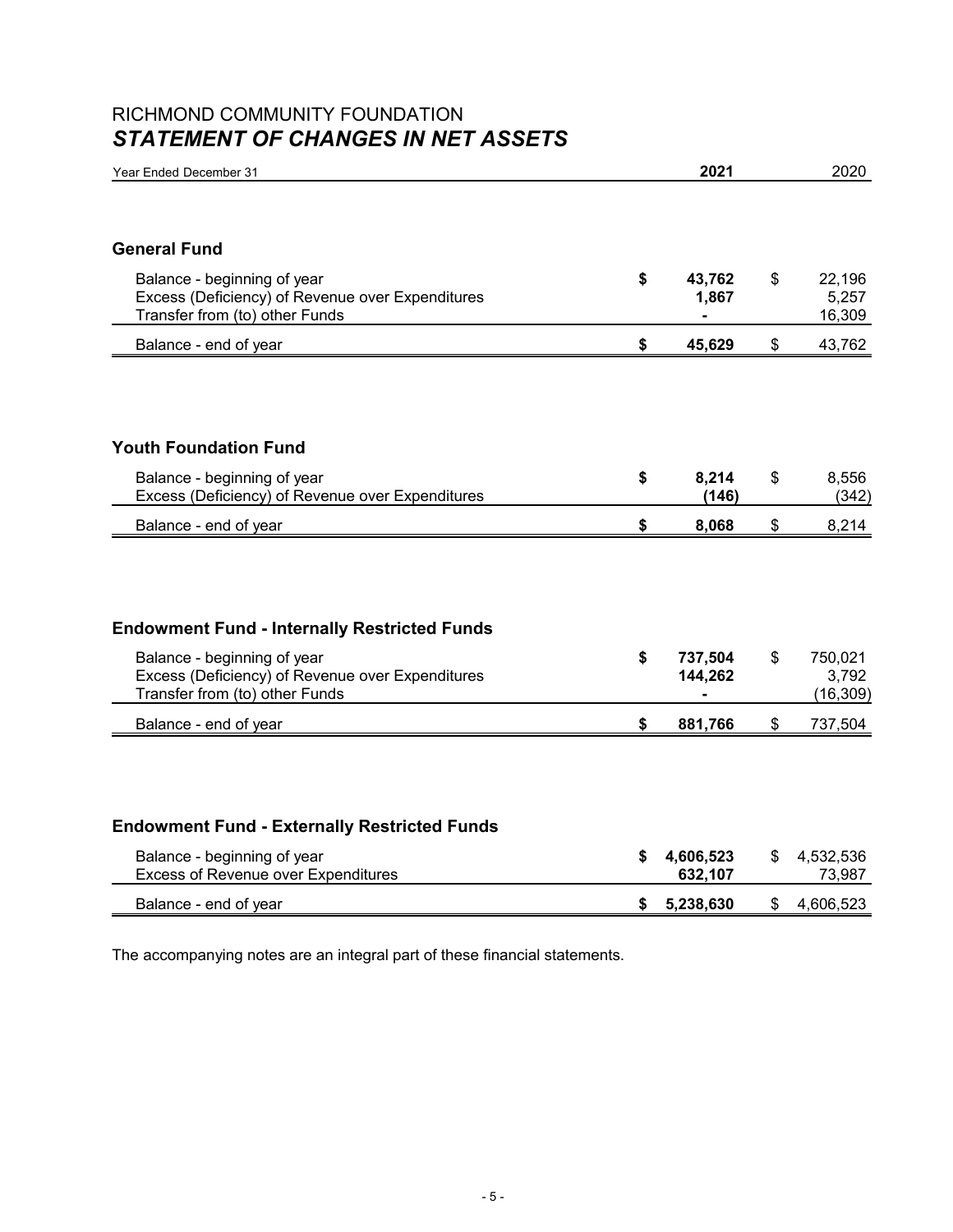### RICHMOND COMMUNITY FOUNDATION *STATEMENT OF CASH FLOWS*

| <b>Year Ended December 31</b>             | 2021         | 2020          |
|-------------------------------------------|--------------|---------------|
| <b>Sources of Cash</b>                    |              |               |
| Contributions                             | \$<br>52,875 | \$<br>750,440 |
| Fundraising, Events and Other             | 359          | 44,279        |
| Investment Income                         | 184,235      | 229,244       |
|                                           | 237,469      | 1,023,963     |
|                                           |              |               |
| <b>Uses of Cash</b>                       |              |               |
| Cash Paid to Employees and Suppliers      | (53, 570)    | (75, 527)     |
| <b>Distributions Paid</b>                 | (138, 569)   | (709, 659)    |
| <b>Additions to Marketable Securities</b> | (101,140)    | (265,931)     |
|                                           | (293,279)    | (1,051,117)   |
| <b>Decrease in Cash</b>                   | (55, 810)    | (27, 154)     |
| <b>Cash</b> - beginning of year           | 115,140      | 142,294       |
| <b>Cash</b> - end of year                 | \$<br>59,330 | \$<br>115,140 |

The accompanying notes are an integral part of these financial statements.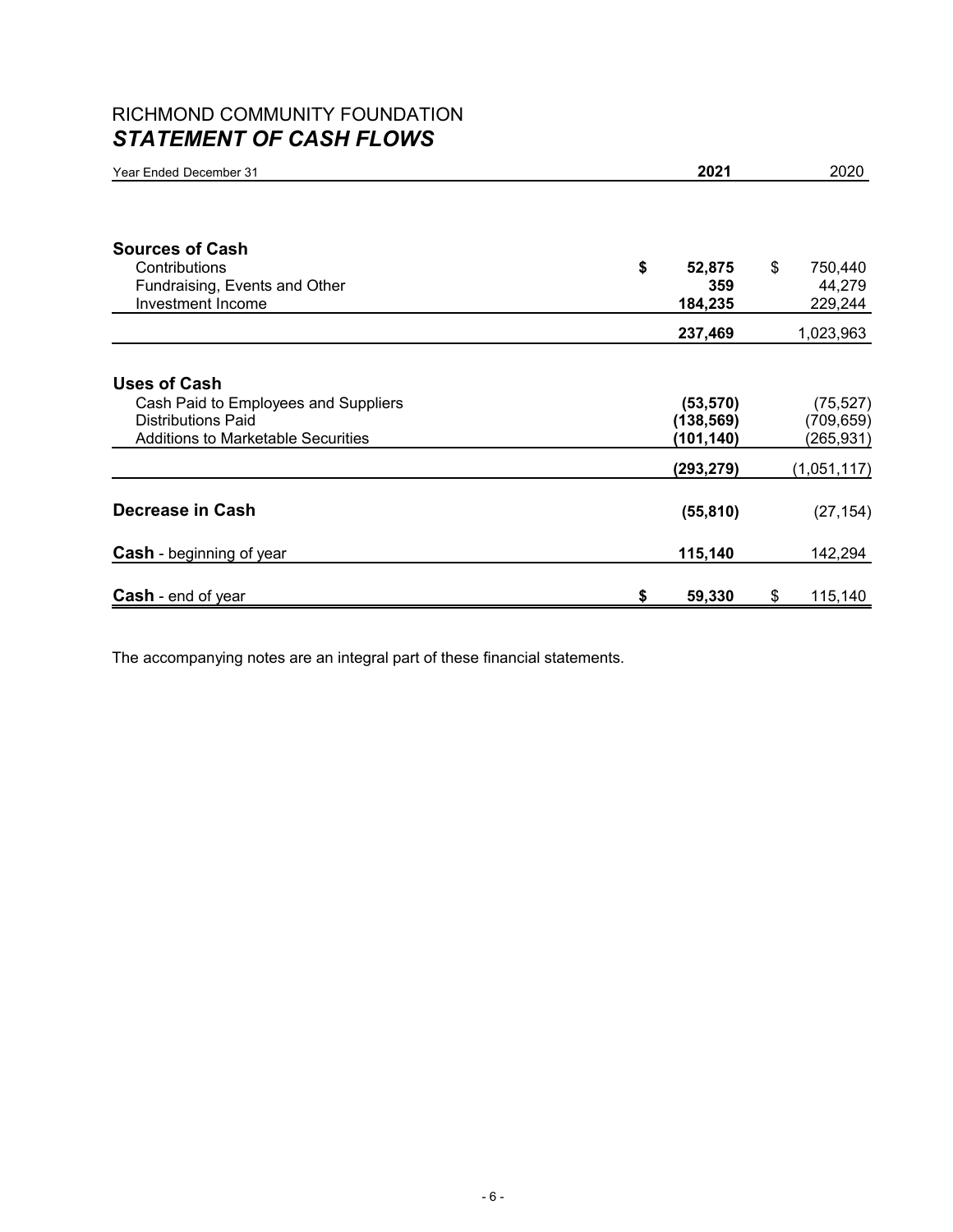Year Ended December 31, 2021

### **1. Profile**

The Richmond Community Foundation (the "Foundation") is incorporated under the Society Act of British Columbia. It is a registered charity for Canadian income tax purposes and is exempt form income taxes under paragraph 149(1)(f) of the Income Tax Act (Canada).

The objectives of the Foundation are to promote education and cultural advancement, scientific or medical research for the increase of human knowledge and alleviation of human suffering, and to provide for such other charitable purposes as may contribute to the moral, mental, cultural and physical improvements of the community.

### **2. Significant Accounting Policies**

#### **Basis of Accounting**

The accounting policies of the Foundation are in accordance with Canadian accounting standards for not-for-profit organizations.

#### **Fund Accounting**

The Foundation maintains its accounts in accordance with the restricted fund method of accounting. Resources are classified for accounting and reporting purposes into funds according to the activity or objective specified.

#### *General Fund*

The general fund accounts for the revenues and expenses related to the general operations of the Foundation. This fund is unrestricted.

#### *Youth Foundation Fund*

The Youth Foundation Fund accounts for the general revenues and expenses of the youth branch of the Foundation. This fund is unrestricted.

#### *Endowment Fund*

The Endowment Fund is comprised of individual endowment funds that are managed by the Foundation pursuant to to contracts entered into by the donors and the Foundation or through internal allocation of funds. These funds are either internally or externally restricted. See attached schedule for a detailed description and listing of the funds.

#### **Financial Instruments**

The Foundation initially measures its financial assets and liabilities at cost. The Foundation subsequently measures all its financial assets and liabilities at cost or amortized cost, except for investments in marketable securities that are quoted in an active market, which are measured at fair value. Changes in the fair value of these financial instruments are recognized in income in the period incurred.

The marketable securities held by the foundation are all listed on public stock exchanges. The fair values used in the financial statements reflect the stock exchanges' quoted closing prices. The Foundation does not exercise any significant influence over any of its holdings.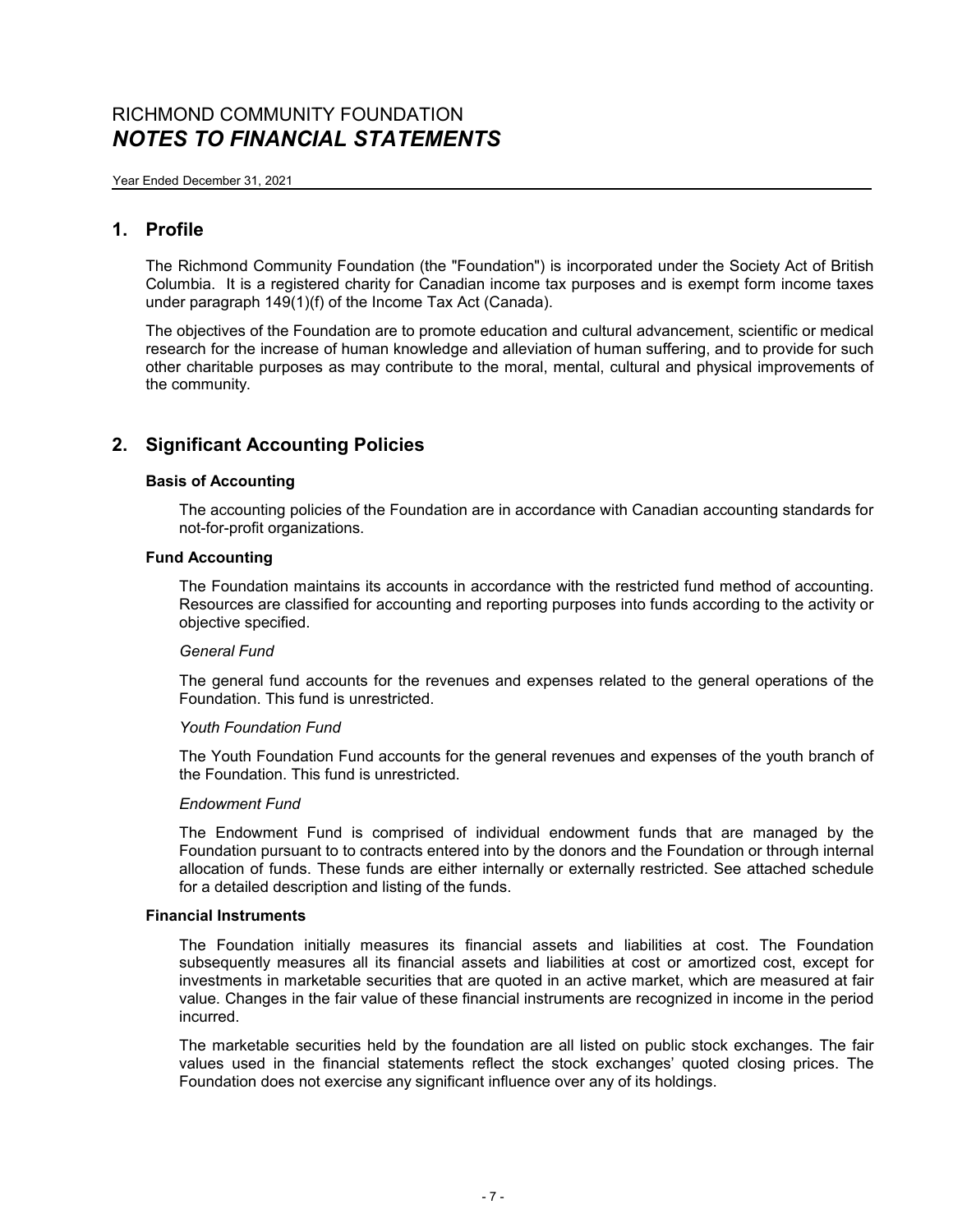Year Ended December 31, 2021

### **2. Significant Accounting Policies** - continued

#### **Inter-fund Balances**

Debts existing between the funds are reflected in the statement of financial position for each individual fund but eliminated in the total column for the Foundation as a whole.

An administrative fee is paid by the Endowment Fund to the General Fund. This fee is reflected in the statement of operations for each of the funds but eliminated from the total column for the Foundation as a whole.

#### **Contribution and Donation Revenue**

Contributions to the Foundation are reported when received or committed by contract. Donations are recorded into income upon receipt unless for an externally restricted project, in which case, the amounts are recorded into income when utilized for the purpose intended.

#### **Investment Income**

Investment transactions are accounted for on a trade date basis. Interest income is recorded on the accrual basis. Dividends and distributions are recorded as income when received. Gains and losses on marketable securities include both realized and unrealized gains and losses.

#### **Foreign Currency Translation**

Monetary assets and liabilities denominated in foreign currencies are translated to Canadian dollars at the exchange rates in effect at the statement of financial position date. Revenue and expenses denominated in foriegn currencies are translated to Canadian dollars at the exchange rates in effect on the date of the transaction. Exchange gains and losses on translation of foreign currencies are reflected in the Statement of Operations within investment income.

#### **Property, Equipment and Amortization**

Property & Equipment purchases greater than \$2,500 are capitalized and then amortized over their expected useful life. Other property and equipment purchases are charged to expense when incurred. The property and equipment of the Foundation have been contributed and are not recorded in the financial statements.

#### **Donated Equipment, Materials and Services**

The value of donated equipment, materials and services are not reflected in the statements as they cannot be reasonably estimated.

#### **Comparative Figures**

2020 figures have been reclassified where applicable to conform to current presentation.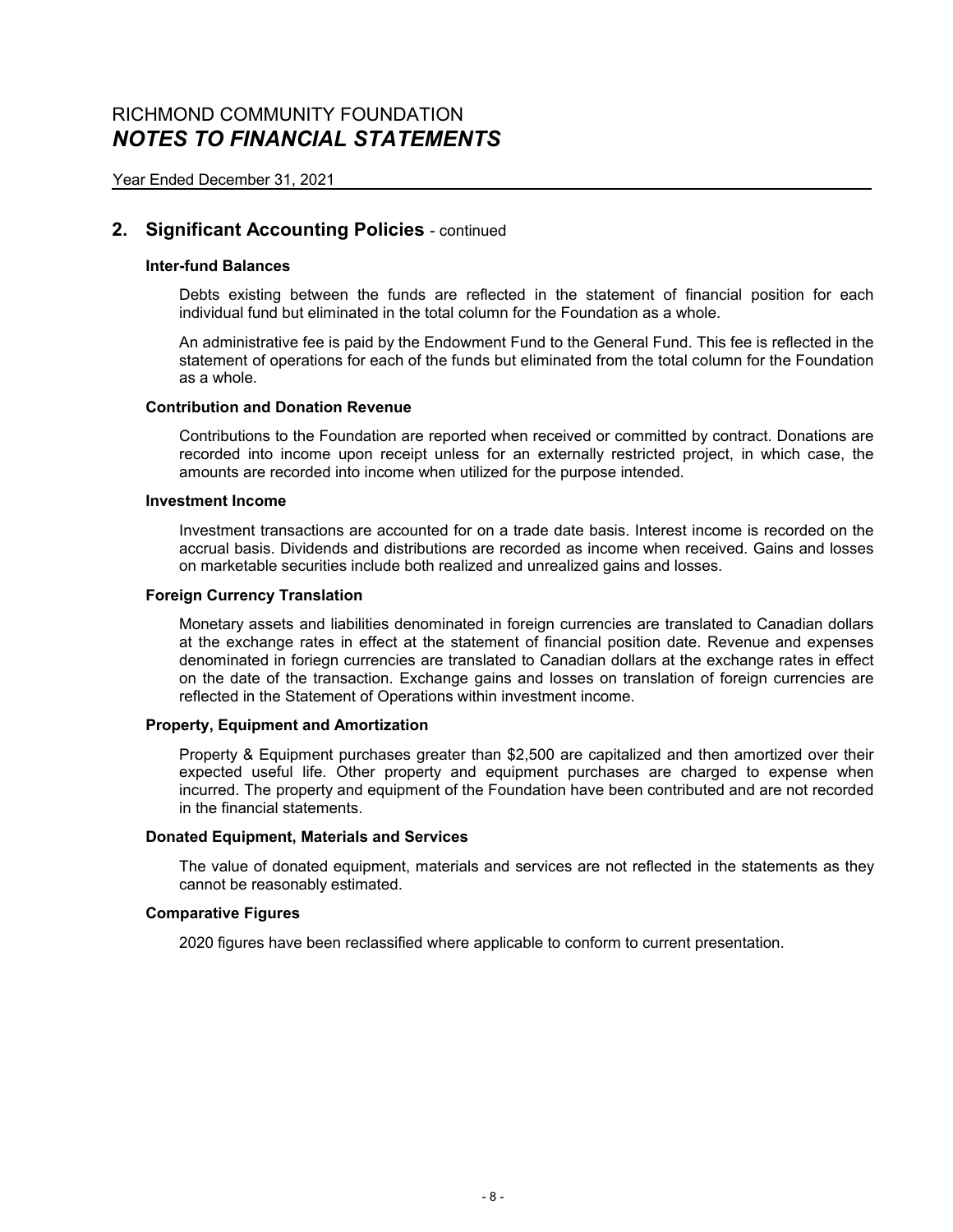Year Ended December 31, 2021

### **3. Marketable Securities**

The security portfolios are managed in accordance with investment policies approved by the Foundation. Each of the Foundation's fund managers has full discretion, within the established policies, as to the individual securities purchased, held and sold. Marketable securities include cash, fixed income instruments, Canadian, US and international equity positions held in both Canadian and US currencies.

| Fair market value as at December 31    | 2021      | 2020      |
|----------------------------------------|-----------|-----------|
| RBC Dominion Securities Inc.           | 3.284.496 | 2.915.544 |
| Richardson GMP Limited                 | 1.387.909 | 1.146.036 |
| <b>Cypress Capital Management Ltd.</b> | 1.438.261 | 1,216,414 |
|                                        | 6,110,666 | 5,277,994 |

### **4. Funds on Deposit with the Vancouver Foundation**

The Foundation was a participant in the Vancouver Foundation's matching grant program which provides support for the establishment of new and emerging community foundations in British Columbia. The Foundation contributed \$110,000 toward this program. The funds are irrevocably held by the Vancouver Foundation as the Richmond Foundation Endowment Fund. The distributions received from this fund are recorded as investment income in the Endowment Fund.

### **5. Investment Income**

| <b>Year Ended December 31</b>  | 2021         | 2020         |
|--------------------------------|--------------|--------------|
| Interest                       | \$<br>46,909 | \$<br>46,553 |
| <b>Dividends</b>               | 81,430       | 56,040       |
| Other                          | 33,425       | 35,513       |
| Vancouver Foundation           | 7,443        | 7,368        |
| Unrealized Gains (Losses)      | 731,533      | (155, 625)   |
| Realized Gains (Losses)        | 56,124       | 126,307      |
| <b>Investment Counsel Fees</b> | (41, 038)    | (42, 439)    |
|                                | 915.826      | 73,717       |

### **6. Management Service Fee**

The Foundation entered into an on-going agreement with the Richmond Cares, Richmond Gives ("RCRG") a not-for-profit society based in Richmond, whereby the two organizations would collaborate, but remain independent of each other, in delivering services in the City of Richmond. As part of this arrangement, various administrative functions of the Foundation are being performed by RCRG for which it is being compensated.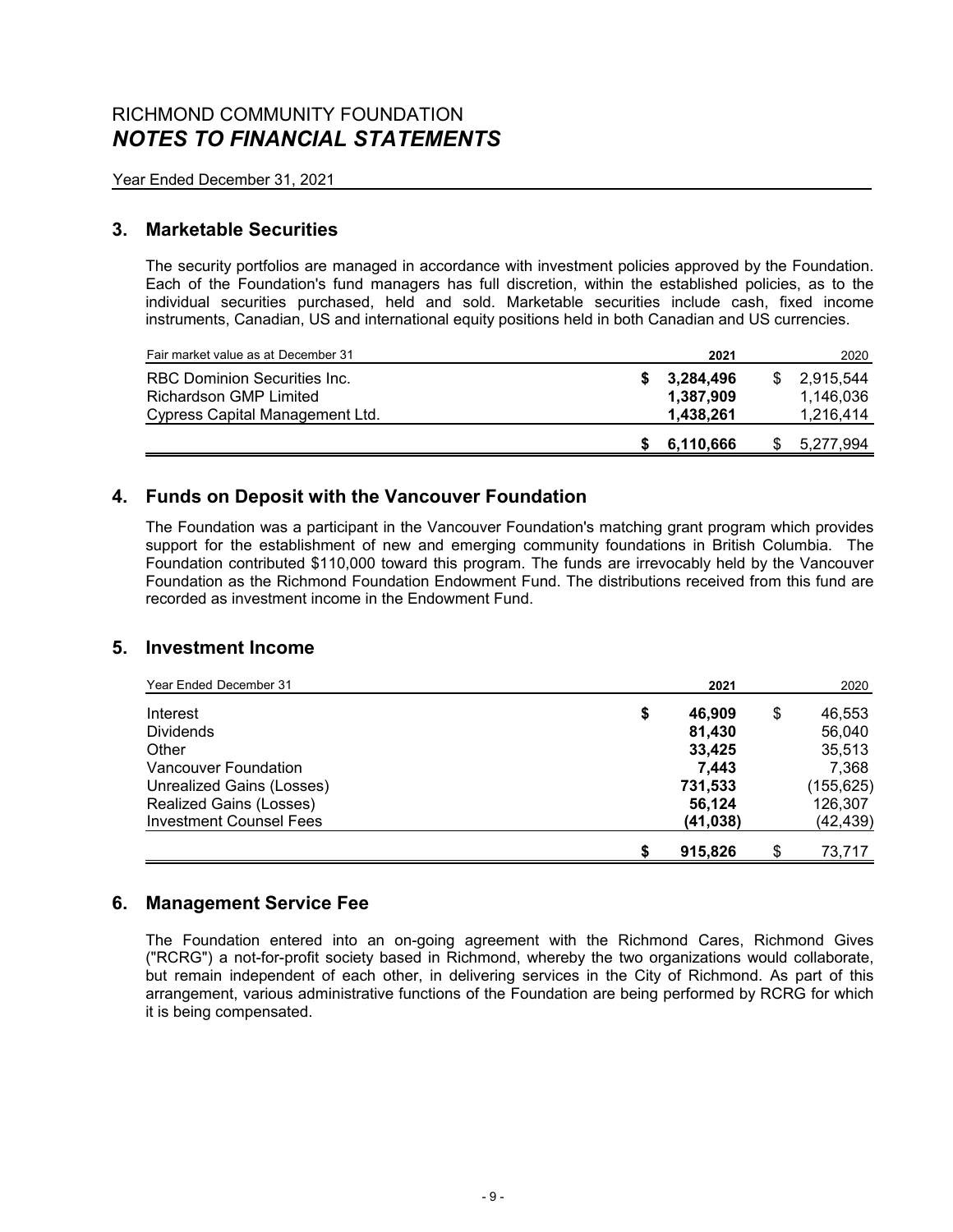Year Ended December 31, 2021

### **7. General and Administrative Expenses**

| <b>Year Ended December 31</b>    |              |                         |                |    |      |    | 2021   |    | 2020   |
|----------------------------------|--------------|-------------------------|----------------|----|------|----|--------|----|--------|
|                                  |              |                         | Youth          |    |      |    |        |    |        |
|                                  | General      | Foundation<br>Endowment |                |    |      |    |        |    |        |
|                                  | Fund         |                         | Fund           |    | Fund |    | Total  |    | Total  |
| <b>Audit Fee</b>                 | \$<br>5,650  | \$                      | $\blacksquare$ | \$ |      | \$ | 5,650  | \$ | 5,551  |
| <b>Bank Charges and Interest</b> | 697          |                         | 45             |    | 45   |    | 787    |    | 748    |
| Insurance                        | 1,562        |                         |                |    |      |    | 1,562  |    | 1,318  |
| <b>Meetings and Functions</b>    | 554          |                         |                |    |      |    | 554    |    | 256    |
| <b>Public Relations</b>          | 2,171        |                         |                |    |      |    | 2,171  |    | 80     |
| Memberships and Dues             | 2,097        |                         |                |    |      |    | 2,097  |    | 1,634  |
| Miscellaneous                    | 55           |                         |                |    |      |    | 55     |    | 105    |
| <b>Office Supplies</b>           | 1,002        |                         |                |    |      |    | 1,002  |    | 679    |
| Rent                             | 1,251        |                         |                |    |      |    | 1,251  |    | 1,479  |
| Telephone & Communication        | 810          |                         |                |    |      |    | 810    |    | 1,426  |
|                                  | \$<br>15,849 | \$                      | 45             |    | 45   | S  | 15,939 | S  | 13,276 |

### **8. Financial Risks**

The Foundation has a comprehensive risk management framework to monitor, evaluate and manage the principal risks assumed with financial instruments. The principal risks assumed by the Foundation are as follows:

*Credit Risk* - The Foundation's cash and equivalents are subject to credit risk. This risk is minimized to the extent that cash is placed with a reputable Canadian financial institution.

*Interest Rate Risk* - The Foundation is not exposed to interest rate risk due to the short-term nature of its current assets.

*Liquidity Risk* - Liquidity risk is the risk that the Foundation may not have cash available to satisfy its financial liabilities as they become due. Liquidity risk is minimized by ensuring investments can be liquidated to cash as required.

*Market Risk and Currency Risk* - The Foundation is exposed to market and currency risk as the investments in publicly traded securities are subject to fluctuations due to price changes, currency exchange rates and interest rate in the market.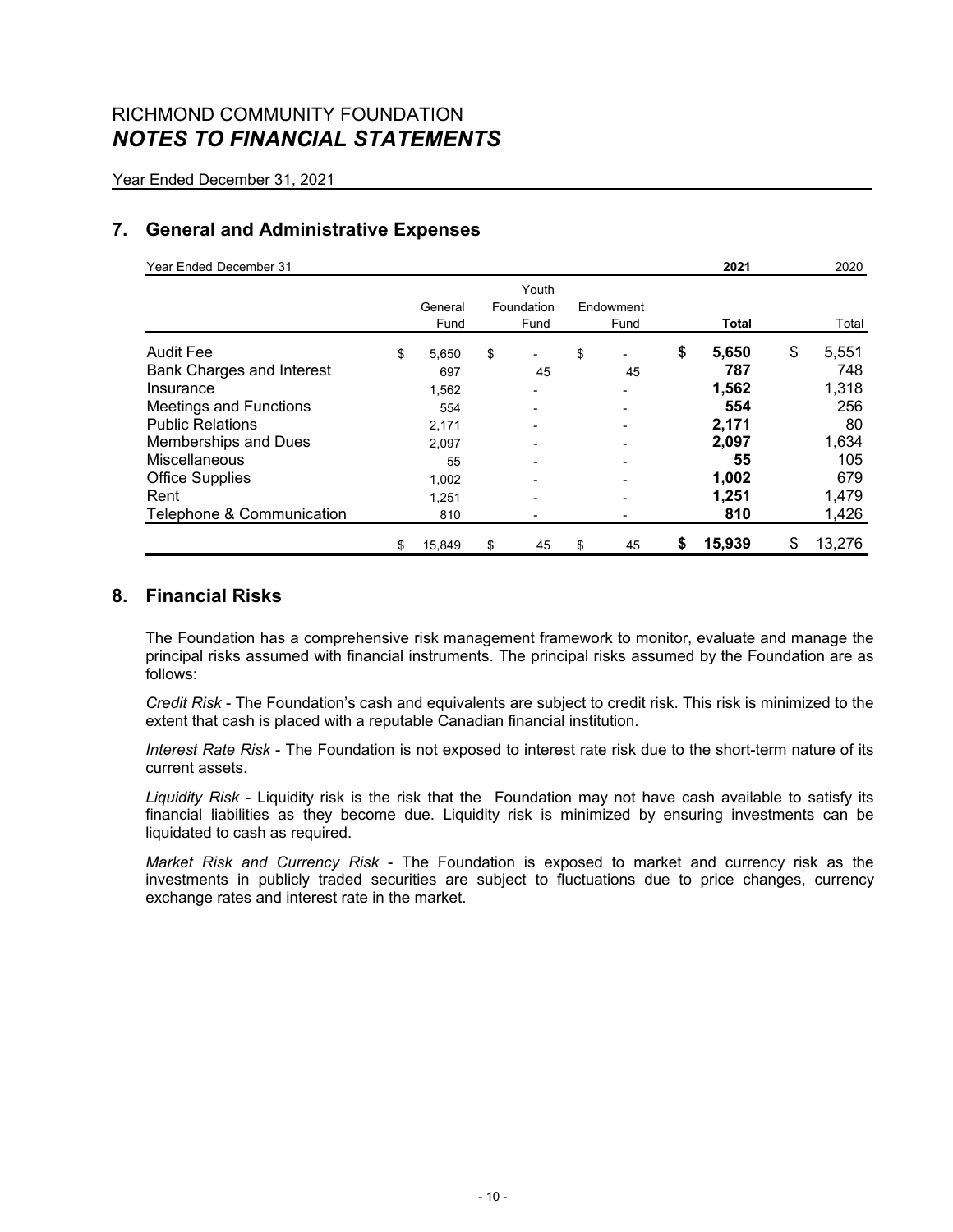|     |                                    |      |                                              |            | Revenue                                                                                                                        | Expenditures         |          |                  |                |
|-----|------------------------------------|------|----------------------------------------------|------------|--------------------------------------------------------------------------------------------------------------------------------|----------------------|----------|------------------|----------------|
|     |                                    |      | <b>Balance</b>                               | Investment |                                                                                                                                |                      | Admin    |                  | <b>Balance</b> |
|     | <b>Internally Restricted Funds</b> | Year | Beginning                                    | Income     | Contributions                                                                                                                  | <b>Distributions</b> | Fees     | <b>Transfers</b> | Ending         |
|     |                                    |      |                                              |            |                                                                                                                                |                      |          |                  |                |
| 102 | <b>RCF Discretionary</b>           | 2021 | 237,256                                      | 48,084     |                                                                                                                                | (3,899)              | (1,750)  |                  | 279,691        |
|     | <b>Endowment Fund</b>              | 2020 | 245,453                                      | 10,318     |                                                                                                                                | (16, 800)            | (1,715)  |                  | 237,256        |
|     |                                    |      |                                              |            | The RCF Discretionary Endowment Fund provides discretionary funding for the benefit of the community in Richmond.              |                      |          |                  |                |
| 103 | <b>RCF Administration</b>          | 2021 | 441,871                                      | 77,586     | 15,000                                                                                                                         |                      | (3, 341) |                  | 531,116        |
|     | <b>Endowment Fund</b>              | 2020 | 446,503                                      | 5,610      | 9,330                                                                                                                          |                      | (3, 263) | (16, 309)        | 441,871        |
|     |                                    |      |                                              |            | The RCF Administration Endowment Fund provides income to the operating fund of the Foundation.                                 |                      |          |                  |                |
| 104 | <b>RCF Scholarship</b>             | 2021 | 9,615                                        | 1,673      | 2,750                                                                                                                          | (250)                | (72)     |                  | 13,716         |
|     | <b>Endowment Fund</b>              | 2020 | 9,566                                        | 121        | 350                                                                                                                            | (350)                | (72)     |                  | 9,615          |
|     |                                    |      | planning to attend post secondary education. |            | The RCF Scholarship Endowment Fund provides scholarship funding for Richmond residents who are graduating from high school and |                      |          |                  |                |
| 105 | <b>RYF Youth Discretionary</b>     | 2021 | 18,119                                       | 3,184      | 327                                                                                                                            |                      | (137)    |                  | 21,493         |
|     | <b>Endowment Fund</b>              | 2020 | 18,022                                       | 233        |                                                                                                                                |                      | (136)    |                  | 18,119         |
|     |                                    |      |                                              |            | The RYF Discretionary Endowment Fund is for the purpose of providing funds supporting youth charitable services.               |                      |          |                  |                |
| 113 | <b>RCF Special Events</b>          | 2021 | 30,643                                       | 5,337      |                                                                                                                                |                      | (230)    |                  | 35,750         |
|     | <b>Endowment Fund</b>              | 2020 | 30,477                                       | 393        |                                                                                                                                |                      | (227)    |                  | 30,643         |
|     |                                    |      |                                              |            | The RCF Special Events Endowment Fund provides funding for special events in Richmond.                                         |                      |          |                  |                |
|     | <b>Total Internally</b>            | 2021 | 737,504                                      | 135,864    | 18,077                                                                                                                         | (4, 149)             | (5, 530) |                  | 881,766        |
|     | <b>Restricted Funds</b>            | 2020 | 750,021                                      | 16,675     | 9,680                                                                                                                          | (17, 150)            | (5, 413) | (16, 309)        | 737,504        |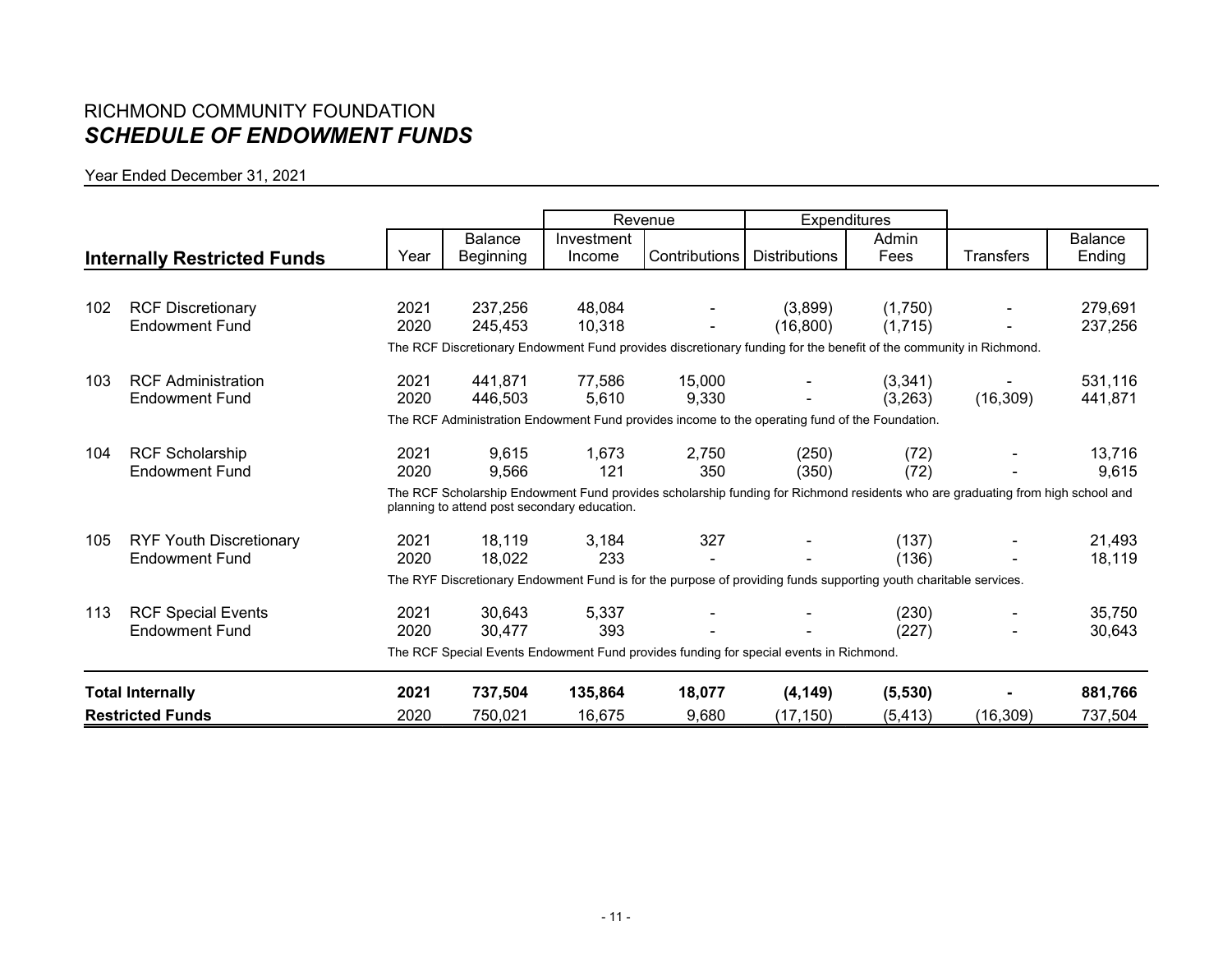### Year Ended December 31, 2021

|     |                                                                  |                |                                        |                                                     | Revenue                                                                                                                                                                                                    | Expenditures          |                     |           |                    |
|-----|------------------------------------------------------------------|----------------|----------------------------------------|-----------------------------------------------------|------------------------------------------------------------------------------------------------------------------------------------------------------------------------------------------------------------|-----------------------|---------------------|-----------|--------------------|
|     |                                                                  |                | Balance                                | Investment                                          |                                                                                                                                                                                                            |                       | Admin               |           | Balance            |
|     | <b>Externally Restricted Funds</b>                               | Year           | Beginning                              | Income                                              | Contributions                                                                                                                                                                                              | <b>Distributions</b>  | Fees                | Transfers | Ending             |
| 100 | RCF - Flow Through Fund                                          | 2021<br>2020   | 2,750<br>2,500                         |                                                     | 5,738<br>550,468                                                                                                                                                                                           | (5,988)<br>(550, 218) |                     |           | 2,500<br>2,750     |
|     |                                                                  |                |                                        |                                                     | The RCF Flow Through Fund facilitates short term contributions to the Foundation for the purpose of immediate distribution.                                                                                |                       |                     |           |                    |
| 106 | <b>Richmond Sunset Rotary Club</b><br>Scholarship Endowment Fund | 2021<br>2020   | 45,926<br>45,785                       | 7,738<br>580                                        | 1,500                                                                                                                                                                                                      | (1,500)<br>(1,600)    | (333)<br>(339)      |           | 51,831<br>45,926   |
|     |                                                                  |                |                                        |                                                     | The Richmond Sunset Rotary Club Scholarship Endowment Fund provides scholarship funding for Richmond residents who are<br>graduating from high school and plan to pursue a degree in Arts.                 |                       |                     |           |                    |
| 107 | Kronier Family Scholarship<br><b>Endowment Fund</b>              | 2021<br>2020   | 355,740<br>366,453                     | 59,779<br>4,554                                     |                                                                                                                                                                                                            | (12,500)<br>(13,500)  | (1,716)<br>(1,767)  |           | 401,303<br>355,740 |
|     |                                                                  |                |                                        | school and plan to pursue post secondary education. | The Kronier Family Scholarship Endowment Fund provides scholarship funding for Richmond residents who are graduating from high                                                                             |                       |                     |           |                    |
| 108 | Al Kronier<br><b>Endowment Fund</b>                              | 2021<br>2020   | 436,218<br>435,329                     | 72,837<br>5,536                                     | 7,500                                                                                                                                                                                                      | (18,000)<br>(10,000)  | (2,091)<br>(2, 147) |           | 488,964<br>436,218 |
|     |                                                                  | organizations. |                                        |                                                     | The AI Kronier Endowment Fund provides grant funding to agencies that assist or support children, youth, the disabled and health                                                                           |                       |                     |           |                    |
| 109 | Etta Demerse Scholarship<br><b>Endowment Fund</b>                | 2021<br>2020   | 96,070<br>98,257                       | 16,139<br>1,228                                     | 800                                                                                                                                                                                                        | (3,400)<br>(3,500)    | (695)<br>(715)      |           | 108,114<br>96,070  |
|     |                                                                  |                |                                        |                                                     | The Etta Demerse Memorial Scholarship Fund provides scholarship funding for Richmond residents who are graduating from high school<br>and plan to pursue post secondary education at UBC, SFU or Kwantlen. |                       |                     |           |                    |
| 110 | <b>Betty Kronier</b><br><b>Endowment Fund</b>                    | 2021<br>2020   | 339,801<br>339,668                     | 56,916<br>4.302                                     | 7,500                                                                                                                                                                                                      | (13,000)<br>(10,000)  | (1,634)<br>(1,669)  |           | 382,083<br>339,801 |
|     |                                                                  |                | health programs to Richmond residents. |                                                     | The Betty Kronier Endowment Fund provides grant funding to agencies that assist or support children, youth, seniors, the disabled and                                                                      |                       |                     |           |                    |
| 111 | Terra Nova Legacy<br><b>Endowment Fund</b>                       | 2021<br>2020   | 12,627<br>12,558                       | 2,200<br>162                                        |                                                                                                                                                                                                            |                       | (95)<br>(93)        |           | 14,732<br>12,627   |
|     |                                                                  |                |                                        |                                                     | The Terro Neus Legen: Fund provides for the development and mointenance of period and provides funding for environmental programs                                                                          |                       |                     |           |                    |

The Terra Nova Legacy Fund provides for the development and maintenance of parks and provides funding for environmental programs.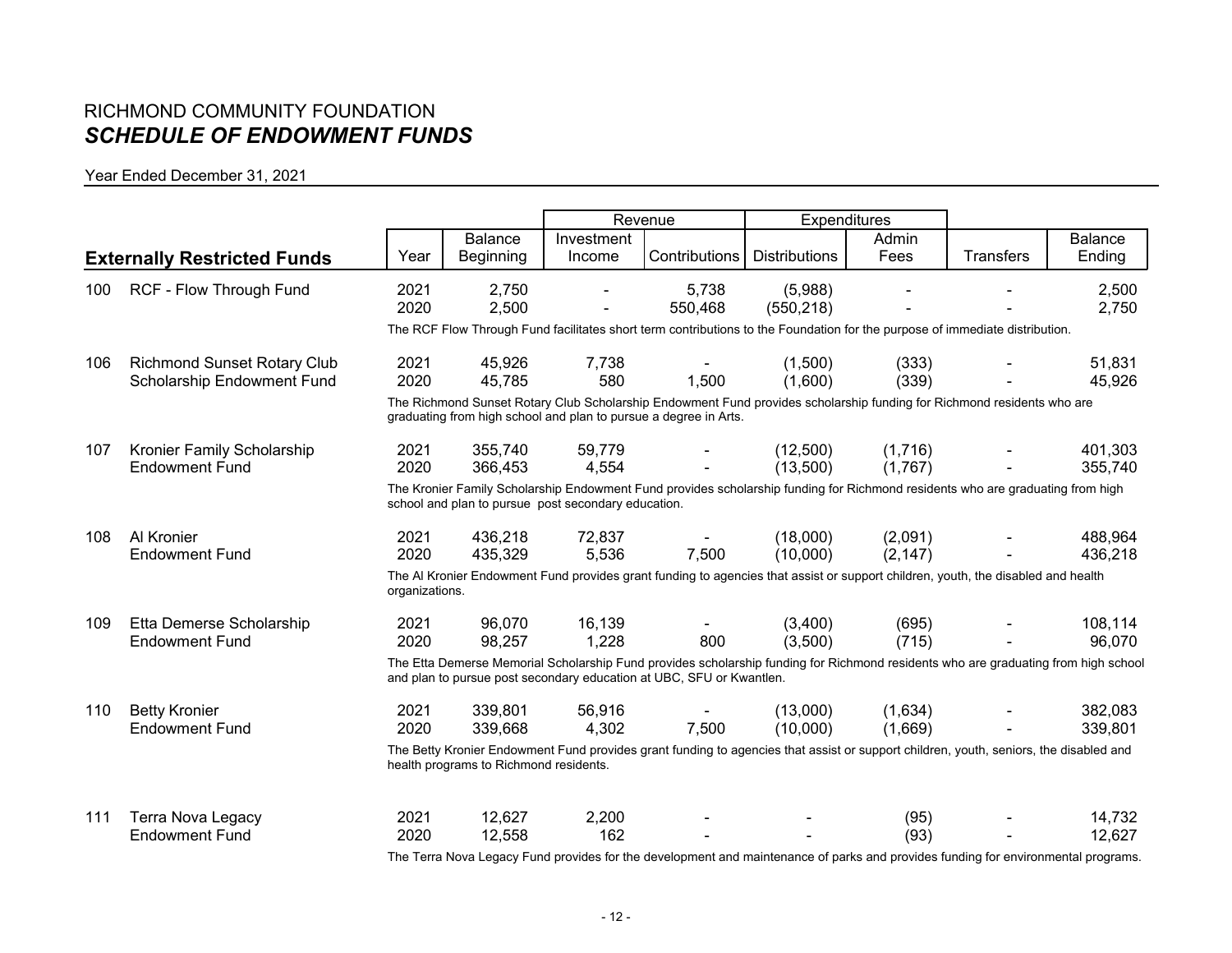### Year Ended December 31, 2021

|     |                                    |      |                                  |                                                                                                                                 | Revenue                                                                                                                                                                                                              | Expenditures         |       |           |                |
|-----|------------------------------------|------|----------------------------------|---------------------------------------------------------------------------------------------------------------------------------|----------------------------------------------------------------------------------------------------------------------------------------------------------------------------------------------------------------------|----------------------|-------|-----------|----------------|
|     |                                    |      | <b>Balance</b>                   | Investment                                                                                                                      |                                                                                                                                                                                                                      |                      | Admin |           | <b>Balance</b> |
|     | <b>Externally Restricted Funds</b> | Year | Beginning                        | Income                                                                                                                          | Contributions                                                                                                                                                                                                        | <b>Distributions</b> | Fees  | Transfers | Ending         |
| 112 | <b>Rick Hansen Richmond</b>        | 2021 | 28,829                           | 5,208                                                                                                                           |                                                                                                                                                                                                                      | 1,070                | (224) |           | 34,883         |
|     | <b>Community Endowment Fund</b>    | 2020 | 28,947                           | 365                                                                                                                             | 800                                                                                                                                                                                                                  | (1,070)              | (213) |           | 28,829         |
|     |                                    |      | those with spinal cord injuries. | The Rick Hansen Richmond Community Endowment Fund provides funding for services, equipment and accessibility for the benefit of |                                                                                                                                                                                                                      |                      |       |           |                |
| 114 | Dr. Hilary and Patsy Hui           | 2021 | 18,089                           | 3,150                                                                                                                           |                                                                                                                                                                                                                      |                      | (136) |           | 21,103         |
|     | <b>Endowment Fund</b>              | 2020 | 17,991                           | 232                                                                                                                             |                                                                                                                                                                                                                      |                      | (134) |           | 18,089         |
|     |                                    |      | organizations within Richmond.   |                                                                                                                                 | The Dr. Hilary and Patsy Hui Endowment Fund provides grant funding for the programs and services of registered charitable                                                                                            |                      |       |           |                |
| 115 | Dr. Bud Sipko                      | 2021 | 69,599                           | 12,122                                                                                                                          | 200                                                                                                                                                                                                                  |                      | (522) |           | 81,399         |
|     | <b>Family Fund</b>                 | 2020 | 68,727                           | 890                                                                                                                             | 500                                                                                                                                                                                                                  |                      | (518) |           | 69,599         |
|     |                                    |      |                                  | provides scholarships for persons enrolled in dental programs.                                                                  | The Dr. Bud Sipko Endowment Fund provides funding for health and environmental programs and for youth and seniors. The Fund also                                                                                     |                      |       |           |                |
| 116 | Walter Wu Sports Scholarship       | 2021 | 10,056                           | 1,691                                                                                                                           |                                                                                                                                                                                                                      | (350)                | (73)  |           | 11,324         |
|     | <b>Endowment Fund</b>              | 2020 | 10,387                           | 129                                                                                                                             |                                                                                                                                                                                                                      | (384)                | (76)  |           | 10,056         |
|     |                                    |      |                                  |                                                                                                                                 | The Walter Wu Sports Scholarship Fund provides scholarship funding for Richmond residents who are graduating from high school and<br>plan to pursue post secondary education while playing sports at an elite level. |                      |       |           |                |
| 117 | The Sharing Farm Society           | 2021 | 9,631                            | 1,619                                                                                                                           |                                                                                                                                                                                                                      | (335)                | (70)  |           | 10,845         |
|     | <b>Endowment Fund</b>              | 2020 | 9,948                            | 124                                                                                                                             |                                                                                                                                                                                                                      | (368)                | (73)  |           | 9,631          |
|     |                                    |      |                                  |                                                                                                                                 | The Sharing Farm Society Endowment Fund provides funding for the Society's programs.                                                                                                                                 |                      |       |           |                |
| 118 | <b>Ethel Tibbits</b>               | 2021 | 20,956                           | 3,337                                                                                                                           |                                                                                                                                                                                                                      | (1,800)              | (144) |           | 22,349         |
|     | <b>Endowment Fund</b>              | 2020 | 20,846                           | 269                                                                                                                             |                                                                                                                                                                                                                      |                      | (159) |           | 20,956         |
|     |                                    |      |                                  | force or upgrading their skills to support their families.                                                                      | The Richmond Review Ethel Tibbits Scholarship Endowment Fund provides post secondary scholarships to women entering the work                                                                                         |                      |       |           |                |
| 119 | <b>Richmond Schoolyard Society</b> | 2021 | 9,769                            | 1.417                                                                                                                           |                                                                                                                                                                                                                      | (1,638)              | (61)  |           | 9,487          |
|     | <b>Endowment Fund</b>              | 2020 | 9,714                            | 125                                                                                                                             |                                                                                                                                                                                                                      |                      | (70)  |           | 9,769          |
|     |                                    |      |                                  |                                                                                                                                 |                                                                                                                                                                                                                      |                      |       |           |                |

The Richmond Schoolyard Society Endowment Fund provides funding support for the society's administration and program.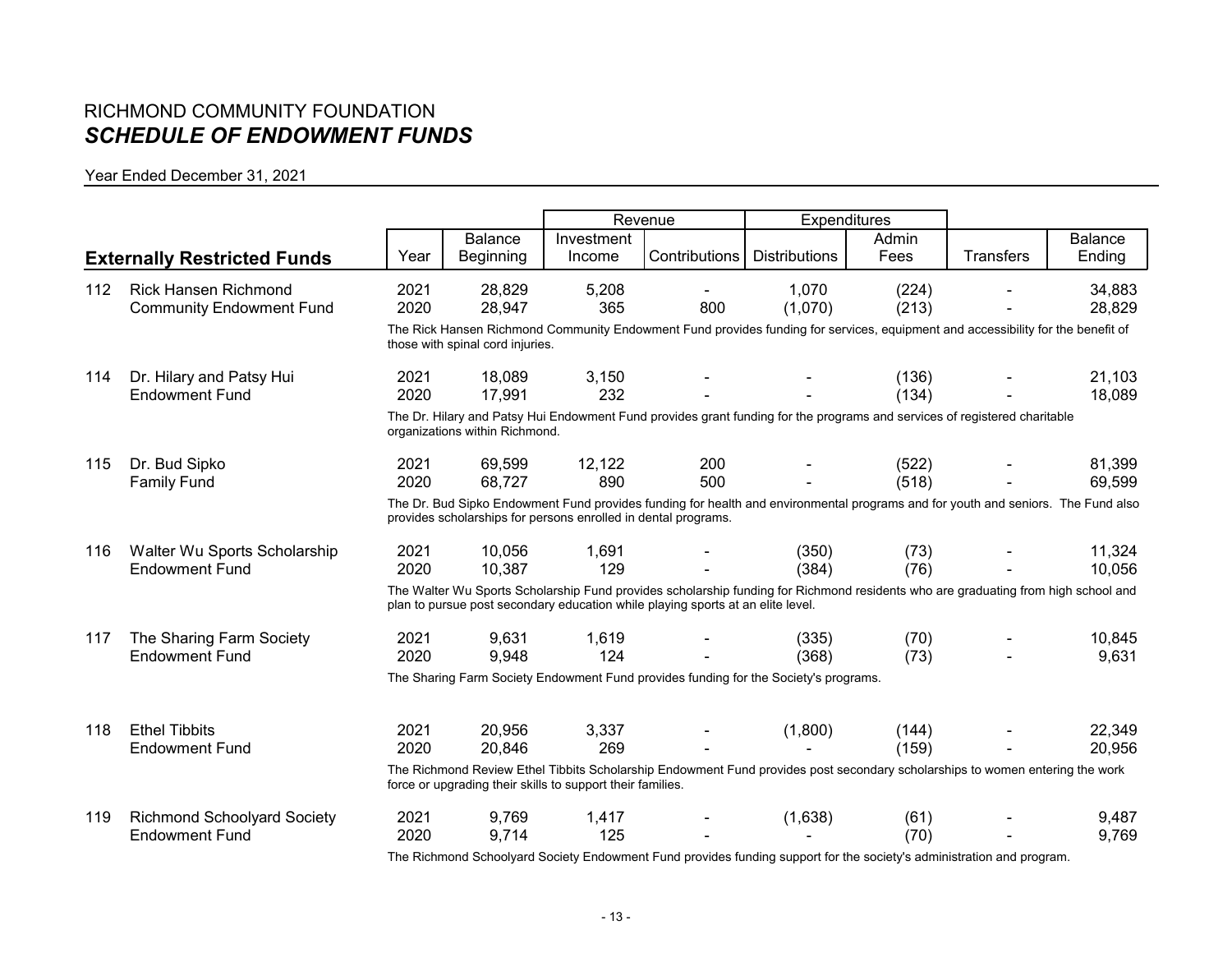### Year Ended December 31, 2021

|     |                                                               |              |                                                    | Revenue          |                | Expenditures                                                                                                                                                                                                                                                      |                      |                  |                    |
|-----|---------------------------------------------------------------|--------------|----------------------------------------------------|------------------|----------------|-------------------------------------------------------------------------------------------------------------------------------------------------------------------------------------------------------------------------------------------------------------------|----------------------|------------------|--------------------|
|     |                                                               |              | <b>Balance</b>                                     | Investment       |                |                                                                                                                                                                                                                                                                   | Admin                |                  | <b>Balance</b>     |
|     | <b>Externally Restricted Funds</b>                            | Year         | Beginning                                          | Income           | Contributions  | <b>Distributions</b>                                                                                                                                                                                                                                              | Fees                 | <b>Transfers</b> | Ending             |
| 120 | Terry and Linda McPhail<br><b>Endowment Fund</b>              | 2021<br>2020 | 157,893<br>163,043                                 | 26,628<br>2,026  |                | (5,000)<br>(6,000)                                                                                                                                                                                                                                                | (1, 147)<br>(1, 176) |                  | 178,374<br>157,893 |
|     |                                                               |              |                                                    |                  |                | The Terry and Linda McPhail Endowment Fund provides funding to registered charities within Richmond for their on-going programs.                                                                                                                                  |                      |                  |                    |
| 121 | Mona and Sandy Sandomirsky<br><b>Endowment Fund</b>           | 2021<br>2020 | 19,485<br>20,126                                   | 3,275<br>250     |                | (678)<br>(744)                                                                                                                                                                                                                                                    | (141)<br>(147)       |                  | 21,941<br>19,485   |
|     |                                                               |              |                                                    |                  |                | The Mona and Sandy Sandomirsky Endowment Fund provides funding to charitable organizations in Richmond.                                                                                                                                                           |                      |                  |                    |
| 122 | <b>Richmond Music School</b><br><b>Endowment Fund</b>         | 2021<br>2020 | 131,002<br>135,302                                 | 22,021<br>1,681  |                | (4,560)<br>(5,003)                                                                                                                                                                                                                                                | (948)<br>(978)       |                  | 147,515<br>131,002 |
|     |                                                               |              |                                                    |                  |                | The Richmond Music School Endowment Fund provides funding for the administrative and music programs of the school.                                                                                                                                                |                      |                  |                    |
| 123 | Rosewood Manor Care<br><b>Foundation Endowment Fund</b>       | 2021<br>2020 | 210,131<br>217,028                                 | 35,322<br>2,696  |                | (7, 315)<br>(8,026)                                                                                                                                                                                                                                               | (1,521)<br>(1, 567)  |                  | 236,617<br>210,131 |
|     |                                                               |              |                                                    |                  |                | The Rosewood Manor Care Foundation Endowment Fund provides funding for the on-going operations for Rosewood Manor.                                                                                                                                                |                      |                  |                    |
| 124 | <b>Roy Neville Wrigley</b><br><b>Endowment Fund</b>           | 2021<br>2020 | 712,993<br>736,392                                 | 119,853<br>9,149 |                | (24, 821)<br>(27, 231)                                                                                                                                                                                                                                            | (5, 161)<br>(5, 317) |                  | 802,864<br>712,993 |
|     |                                                               |              | continuing operations for the benefit of Richmond. |                  |                | The Roy Neville Wrigley Endowment Fund provides funding in support of the Richmond Orchestra and Chorus Association for its                                                                                                                                       |                      |                  |                    |
| 125 | <b>Touchstone Family Association</b><br><b>Endowment Fund</b> | 2021<br>2020 | 369,889<br>382,027                                 | 62,179<br>4,746  | 13             | (12, 877)<br>(14, 127)                                                                                                                                                                                                                                            | (2,678)<br>(2,757)   |                  | 416,526<br>369,889 |
|     |                                                               |              |                                                    |                  |                | The Touchstone Family Association Endowment Fund provides funding to the Touchstone Family Association for developing and<br>maintaining administration operations and programs that strengthen social health and independence programs to children and families. |                      |                  |                    |
| 126 | <b>Richmond Christmas</b><br><b>Endowment Fund</b>            | 2021<br>2020 | 57,037<br>58,703                                   | 9,934<br>731     | 200            | (2, 171)                                                                                                                                                                                                                                                          | (428)<br>(426)       |                  | 66,543<br>57,037   |
|     |                                                               |              | the Richmond Christmas Fund.                       |                  |                | The Richmond Christmas Fund Endowment Fund provides annual funding for maintaining the administrative services and programs of                                                                                                                                    |                      |                  |                    |
| 127 | <b>Gun Leung</b><br><b>Endowment Fund</b>                     | 2021<br>2020 | 32,840<br>30,668                                   | 5,894<br>409     | 4.000<br>2,000 |                                                                                                                                                                                                                                                                   | (254)<br>(237)       |                  | 42.480<br>32,840   |

The Gun Leung Endowment Fund provides scholarships and grants to charitable organizations.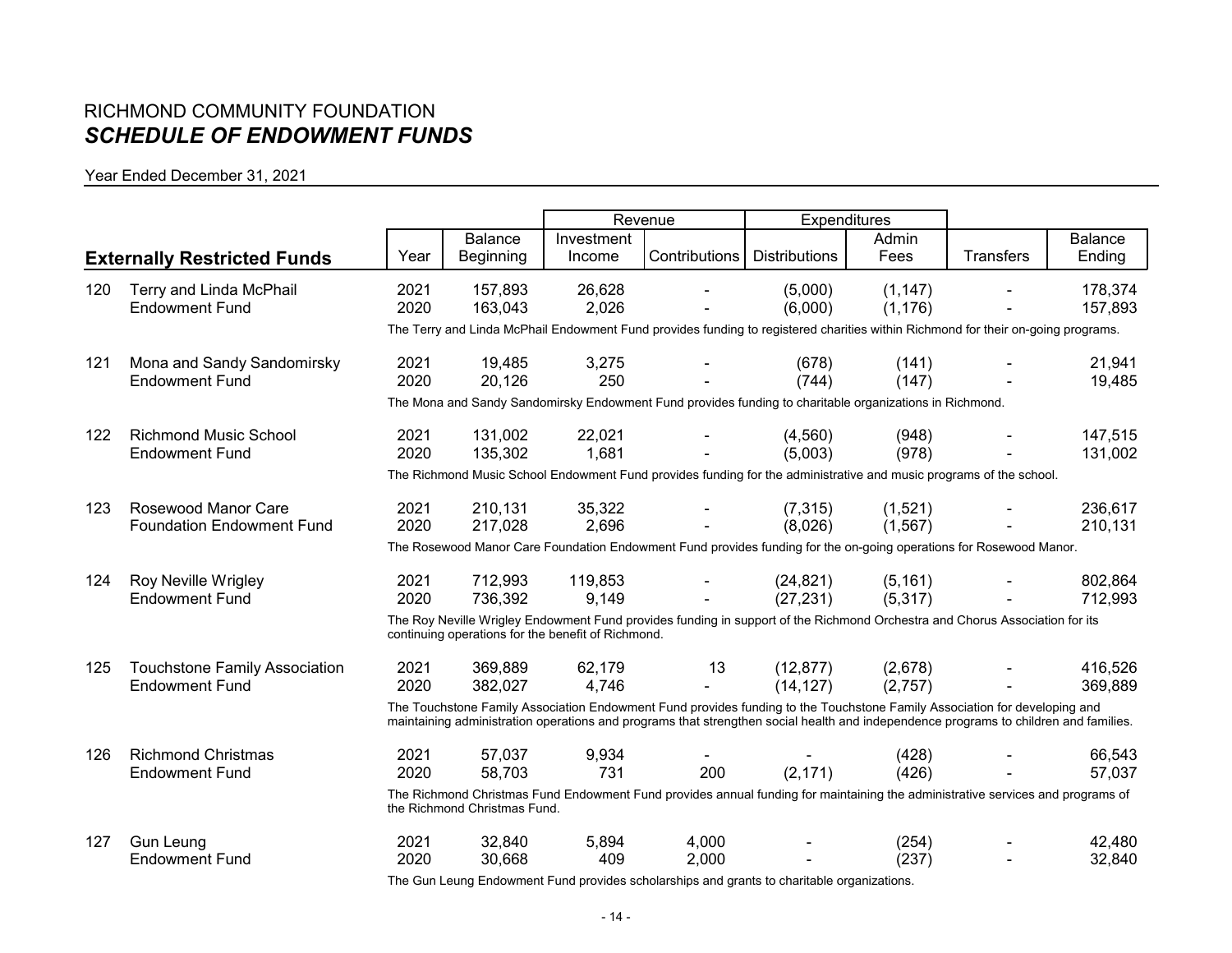### Year Ended December 31, 2021

|     |                                                             |                                                                                                                                                                                        |                              | Revenue         |                                                                                                                                                                                                                        | Expenditures         |                    |                  |                    |
|-----|-------------------------------------------------------------|----------------------------------------------------------------------------------------------------------------------------------------------------------------------------------------|------------------------------|-----------------|------------------------------------------------------------------------------------------------------------------------------------------------------------------------------------------------------------------------|----------------------|--------------------|------------------|--------------------|
|     |                                                             |                                                                                                                                                                                        | <b>Balance</b>               | Investment      |                                                                                                                                                                                                                        |                      | Admin              |                  | <b>Balance</b>     |
|     | <b>Externally Restricted Funds</b>                          | Year                                                                                                                                                                                   | <b>Beginning</b>             | Income          | Contributions                                                                                                                                                                                                          | <b>Distributions</b> | Fees               | <b>Transfers</b> | Ending             |
| 128 | North Fraser Port Authority<br><b>Endowment Fund</b>        | 2021<br>2020                                                                                                                                                                           | 53,601<br>53,310             | 9,335<br>688    |                                                                                                                                                                                                                        |                      | (402)<br>(397)     |                  | 62,534<br>53,601   |
|     |                                                             |                                                                                                                                                                                        | Terra Nova area in Richmond. |                 | The North Fraser Port Authority Endowment Fund provides funds for the stewardship of the Fraser River with special preference to the                                                                                   |                      |                    |                  |                    |
| 129 | <b>Richmond Women's Resource</b><br><b>Endowment Fund</b>   | 2021<br>2020                                                                                                                                                                           | 23,122<br>22,121             | 4,026<br>291    | 878                                                                                                                                                                                                                    |                      | (173)<br>(168)     |                  | 26,975<br>23,122   |
|     |                                                             |                                                                                                                                                                                        |                              |                 | The Richmond Women's Resource Centre Endowment Fund provides funds for the continued operations and programs of the Centre.                                                                                            |                      |                    |                  |                    |
| 130 | <b>Steveston Community Society</b><br><b>Endowment Fund</b> | 2021<br>2020                                                                                                                                                                           | 77,840<br>79,422             | 13,382<br>999   |                                                                                                                                                                                                                        | (1,000)<br>(2,000)   | (576)<br>(581)     |                  | 89,646<br>77,840   |
|     |                                                             | The Steveston Community Society Endowment Fund provides scholarship funding for Richmond residents who are graduating from high<br>school and plan to pursue post secondary education. |                              |                 |                                                                                                                                                                                                                        |                      |                    |                  |                    |
| 131 | <b>Richmond Public Library</b><br><b>Endowment Fund</b>     | 2021<br>2020                                                                                                                                                                           | 168,144<br>168,387           | 28,279<br>2,126 | 5,000                                                                                                                                                                                                                  | (5,766)<br>(6, 134)  | (1,218)<br>(1,235) |                  | 189,439<br>168,144 |
|     |                                                             |                                                                                                                                                                                        | the Richmond Public Library. |                 | The Richmond Public Library Endowment Fund provides funds for the purposes of maintaining the operations and special programs of                                                                                       |                      |                    |                  |                    |
| 132 | <b>Tourism Richmond</b><br><b>Endowment Fund</b>            | 2021<br>2020                                                                                                                                                                           | 48,640<br>50,236             | 8,472<br>624    |                                                                                                                                                                                                                        | (1,858)              | (365)<br>(362)     |                  | 56,747<br>48,640   |
|     |                                                             |                                                                                                                                                                                        |                              |                 | The Tourism Richmond Endowment Fund provides grants to charitable organizations benefitting tourism in Richmond or scholarships to<br>Richmond residents for post-secondary education related to the tourism industry. |                      |                    |                  |                    |
| 133 | <b>Richmond Education Legacy</b><br><b>Endowment Fund</b>   | 2021<br>2020                                                                                                                                                                           | 90,533<br>93,546             | 15,210<br>1,162 |                                                                                                                                                                                                                        | (3,200)<br>(3,500)   | (655)<br>(675)     |                  | 101,888<br>90,533  |
|     |                                                             | students.                                                                                                                                                                              |                              |                 | The Richmond Education Legacy Endowment Fund provides funds to the Richmond School District for scholarships awarded to its                                                                                            |                      |                    |                  |                    |
| 134 | <b>Christopher Vang Memorial</b><br><b>Endowment Fund</b>   | 2021<br>2020                                                                                                                                                                           | 8,092<br>8,049               | 1,409<br>104    |                                                                                                                                                                                                                        |                      | (61)<br>(61)       |                  | 9,440<br>8,092     |
|     |                                                             |                                                                                                                                                                                        |                              |                 | The Christopher Vang Memorial Endowment Fund provides funding for charitable programs and services and scholarships in Metro                                                                                           |                      |                    |                  |                    |

Vancouver and the Fraser Valley.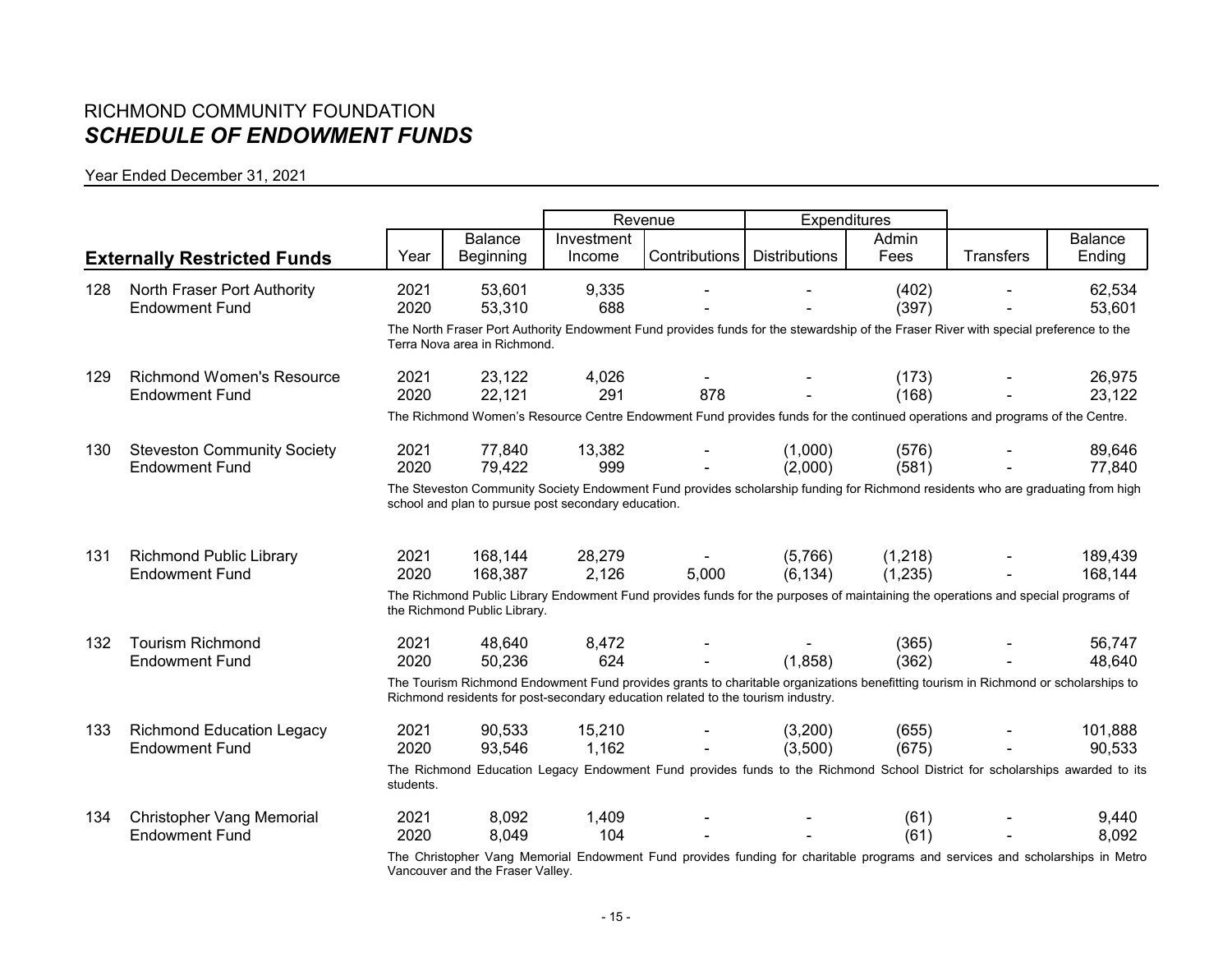|     |                                                                  |              |                                             | Revenue                                                    |                                                                                                                                                                                                                                     | Expenditures         |                |                  |                   |
|-----|------------------------------------------------------------------|--------------|---------------------------------------------|------------------------------------------------------------|-------------------------------------------------------------------------------------------------------------------------------------------------------------------------------------------------------------------------------------|----------------------|----------------|------------------|-------------------|
|     |                                                                  |              | <b>Balance</b>                              | Investment                                                 |                                                                                                                                                                                                                                     |                      | Admin          |                  | <b>Balance</b>    |
|     | <b>Externally Restricted Funds</b>                               | Year         | Beginning                                   | Income                                                     | Contributions                                                                                                                                                                                                                       | <b>Distributions</b> | Fees           | <b>Transfers</b> | Ending            |
| 135 | James and Ann McPhail Family<br><b>Foundation Endowment Fund</b> | 2021<br>2020 | 66,676<br>68,317                            | 11,264<br>856                                              |                                                                                                                                                                                                                                     | (2,000)<br>(2,000)   | (485)<br>(497) |                  | 75,455<br>66,676  |
|     |                                                                  |              |                                             |                                                            | The James and Ann McPhail Family Foundation Fund provides funding for scholarships to Kwantlen Polytechnic University.                                                                                                              |                      |                |                  |                   |
| 136 | Milan and Maureen Ilich<br><b>Family Endowment Fund</b>          | 2021<br>2020 | 93,441<br>95,440                            | 15,578<br>1,199                                            | The Milan and Maureen Ilich Family Endowment Fund provides scholarship funding for Richmond charitable organizations and Richmond                                                                                                   | (4,000)<br>(2,500)   | (671)<br>(698) |                  | 104,348<br>93,441 |
|     |                                                                  |              | students pursuing post-secondary education. |                                                            |                                                                                                                                                                                                                                     |                      |                |                  |                   |
| 137 | <b>Michael Diston Memorial</b>                                   | 2021         | 50,934                                      | 8,889                                                      | 200                                                                                                                                                                                                                                 |                      | (383)          |                  | 59,640            |
|     | <b>Crisis Endowment Fund</b>                                     | 2020         | 47,421                                      | 633                                                        | 3,250                                                                                                                                                                                                                               |                      | (370)          |                  | 50,934            |
|     |                                                                  |              | crisis and suicide prevention.              |                                                            | The Michael Diston Memorial Crisis Endowment Fund provides funding for agencies that the promote and educate youth and families in                                                                                                  |                      |                |                  |                   |
| 139 | <b>Richmond Athletic Commission</b><br>Scholarship Fund          | 2021<br>2020 | 23,683<br>23,555                            | 3,984<br>304                                               |                                                                                                                                                                                                                                     | (800)                | (171)<br>(176) |                  | 26,696<br>23,683  |
|     |                                                                  |              |                                             |                                                            | The Richmond Athletic Commission Scholarship Fund provides post-secondary scholarships for Richmond students who have excelled<br>in athletics, demonstrated academic achievement, and been involved in extracurricular activities. |                      |                |                  |                   |
| 140 | <b>RichCity Idol</b><br><b>Endowment Fund</b>                    | 2021<br>2020 | 10,644<br>10,986                            | 1,854<br>137                                               |                                                                                                                                                                                                                                     | (400)                | (80)<br>(79)   |                  | 12,418<br>10,644  |
|     |                                                                  |              |                                             | to pursue post secondary education in the performing arts. | The RichCity Idol Endowment Fund provides scholarship funding for Richmond residents who are graduating from high school and plan                                                                                                   |                      |                |                  |                   |
| 141 | <b>Richmond Arts Coalition</b><br><b>Endowment Fund</b>          | 2021<br>2020 | 8,888<br>9,038                              | 1,513<br>114                                               | 67                                                                                                                                                                                                                                  | (200)<br>(200)       | (65)<br>(64)   |                  | 10,203<br>8,888   |
|     |                                                                  |              |                                             |                                                            | The Richmond Arts Coalition Endowment Fund provides community grants and scholarships as advised by the Richmond Arts Coalition.                                                                                                    |                      |                |                  |                   |
| 142 | Stephen McKay Mental Health<br><b>Endowment Fund</b>             | 2021<br>2020 | 12,233<br>11,385                            | 2,131<br>152                                               | 785                                                                                                                                                                                                                                 |                      | (92)<br>(89)   |                  | 14,272<br>12,233  |
|     |                                                                  |              |                                             |                                                            | The Stephen McKay Mental Health Endowment Fund provides a field-of-interest fund to support those living with mental health issues.                                                                                                 |                      |                |                  |                   |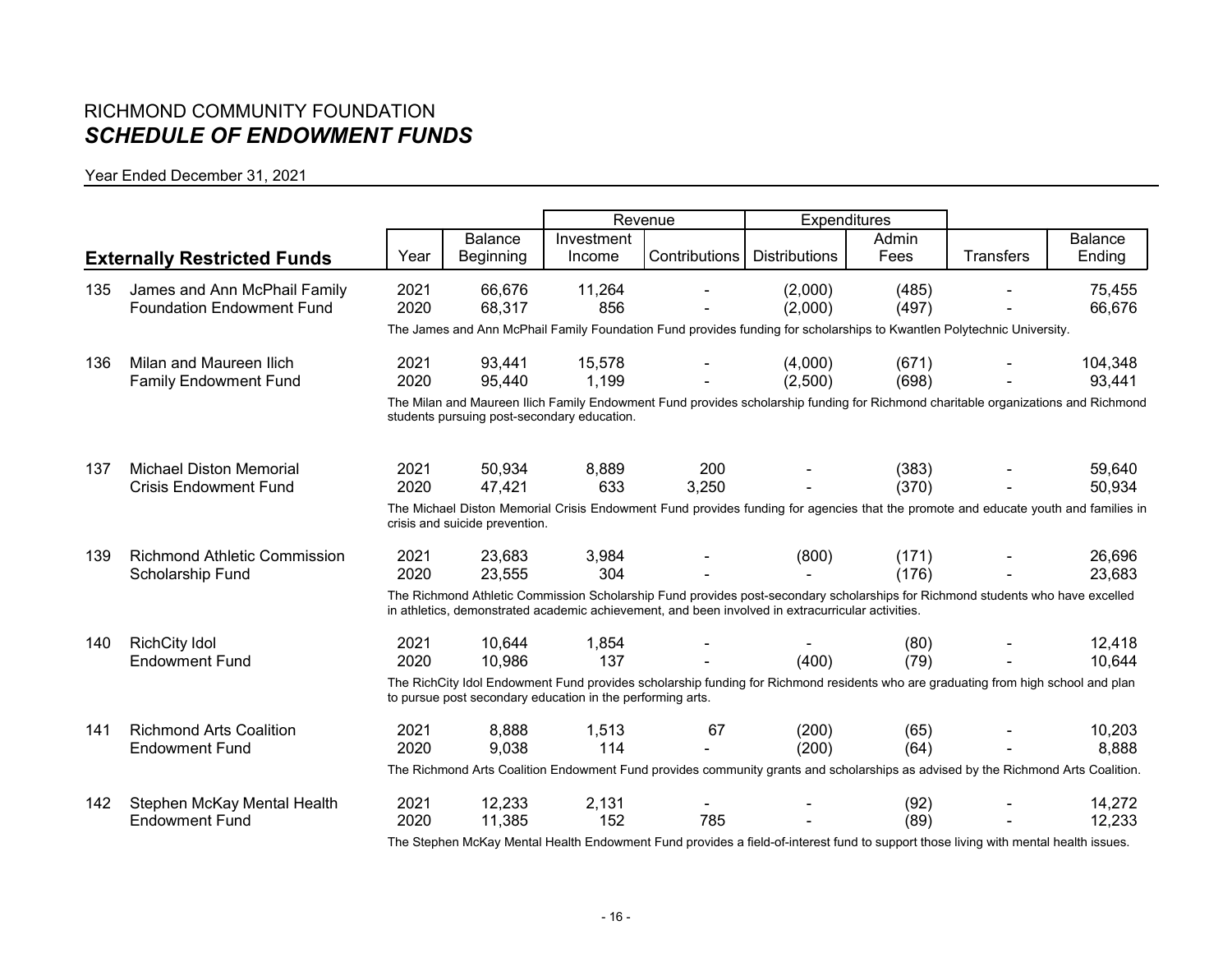### Year Ended December 31, 2021

|     |                                                 |                                                                                                                                                                                                                                                                                                         |                  |              | Revenue                                                                                                                                                                                                                                           | <b>Expenditures</b>  |              |                  |                  |  |
|-----|-------------------------------------------------|---------------------------------------------------------------------------------------------------------------------------------------------------------------------------------------------------------------------------------------------------------------------------------------------------------|------------------|--------------|---------------------------------------------------------------------------------------------------------------------------------------------------------------------------------------------------------------------------------------------------|----------------------|--------------|------------------|------------------|--|
|     |                                                 |                                                                                                                                                                                                                                                                                                         | <b>Balance</b>   | Investment   |                                                                                                                                                                                                                                                   |                      | Admin        |                  | <b>Balance</b>   |  |
|     | <b>Externally Restricted Funds</b>              | Year                                                                                                                                                                                                                                                                                                    | Beginning        | Income       | Contributions                                                                                                                                                                                                                                     | <b>Distributions</b> | Fees         | <b>Transfers</b> | Ending           |  |
| 143 | <b>Blundell Seafoods</b>                        | 2021                                                                                                                                                                                                                                                                                                    | 31,548           | 5,494        |                                                                                                                                                                                                                                                   |                      | (236)        |                  | 36,806           |  |
|     | <b>Forever Fund</b>                             | 2020                                                                                                                                                                                                                                                                                                    | 26,392           | 373          | 5,000                                                                                                                                                                                                                                             |                      | (217)        |                  | 31,548           |  |
|     |                                                 |                                                                                                                                                                                                                                                                                                         |                  |              | The Blundell Seafoods Forever Fund provides funding to community organizations in support of children who are not sufficiently fed.                                                                                                               |                      |              |                  |                  |  |
| 144 | Phyllis Taylor Scholarship                      | 2021                                                                                                                                                                                                                                                                                                    | 308,430          | 53,716       |                                                                                                                                                                                                                                                   |                      | (2,313)      |                  | 359,833          |  |
|     | <b>Endowment Fund</b>                           | 2020                                                                                                                                                                                                                                                                                                    | 321,775          | 3,958        |                                                                                                                                                                                                                                                   | (15,000)             | (2,303)      |                  | 308,430          |  |
|     |                                                 |                                                                                                                                                                                                                                                                                                         |                  |              | The Phyllis Brenton-Taylor Scholarship Endowment Fund supports students of British, Scottish, or Irish descent who reside in Richmond,<br>will be attending a post-secondary institution, and show significant musical or performing arts talent. |                      |              |                  |                  |  |
| 145 | Safe Communities Richmond                       | 2021                                                                                                                                                                                                                                                                                                    | 12,239           | 2,131        |                                                                                                                                                                                                                                                   |                      | (92)         |                  | 14,278           |  |
|     | Field-of-Interest Endowment Fund                | 2020                                                                                                                                                                                                                                                                                                    | 12,172           | 157          |                                                                                                                                                                                                                                                   |                      | (90)         |                  | 12,239           |  |
|     |                                                 | initiatives.                                                                                                                                                                                                                                                                                            |                  |              | The Safe Communities Richmond Field-of-Interest Endowment Fund provides grant funding to support injury prevention and safety                                                                                                                     |                      |              |                  |                  |  |
| 146 | Derek Dang and Dr. Margaret                     | 2021                                                                                                                                                                                                                                                                                                    | 55,175           | 9,261        |                                                                                                                                                                                                                                                   | (2,000)              | (399)        |                  | 62,037           |  |
|     | <b>Yeung Endowment Fund</b>                     | 2020                                                                                                                                                                                                                                                                                                    | 56,879           | 708          |                                                                                                                                                                                                                                                   | (2,000)              | (412)        |                  | 55,175           |  |
|     |                                                 |                                                                                                                                                                                                                                                                                                         |                  |              | The Derek Dang and Dr. Margaret Yeung Endowment Fund provides scholarship funding for Richmond residents who are graduating<br>from high school and plan to pursue post secondary education in academics or trades.                               |                      |              |                  |                  |  |
| 147 | <b>Thompson Community</b>                       | 2021                                                                                                                                                                                                                                                                                                    | 32,920           | 5,534        |                                                                                                                                                                                                                                                   | (1, 146)             | (238)        |                  | 37,070           |  |
|     | Association                                     | 2020                                                                                                                                                                                                                                                                                                    | 34,000           | 422          |                                                                                                                                                                                                                                                   | (1, 258)             | (244)        |                  | 32,920           |  |
|     | <b>Phil Brown Scholarship Endowment</b><br>Fund | The Thompson Community Association Phil Brown Scholarship Endowment Fund provides scholarship funding for Richmond residents<br>who are graduating from high school and plan to pursue post secondary education and who have contributed to the Thompson<br>Community Association and/or the community. |                  |              |                                                                                                                                                                                                                                                   |                      |              |                  |                  |  |
| 148 | <b>Gwozd Family Foundation</b>                  | 2021<br>2020                                                                                                                                                                                                                                                                                            | 12,735<br>12,666 | 2.218<br>163 |                                                                                                                                                                                                                                                   |                      | (96)<br>(94) |                  | 14,857<br>12,735 |  |

The Gwozd Family Foundation Endowment Fund provides grant funding to support various local charitable causes.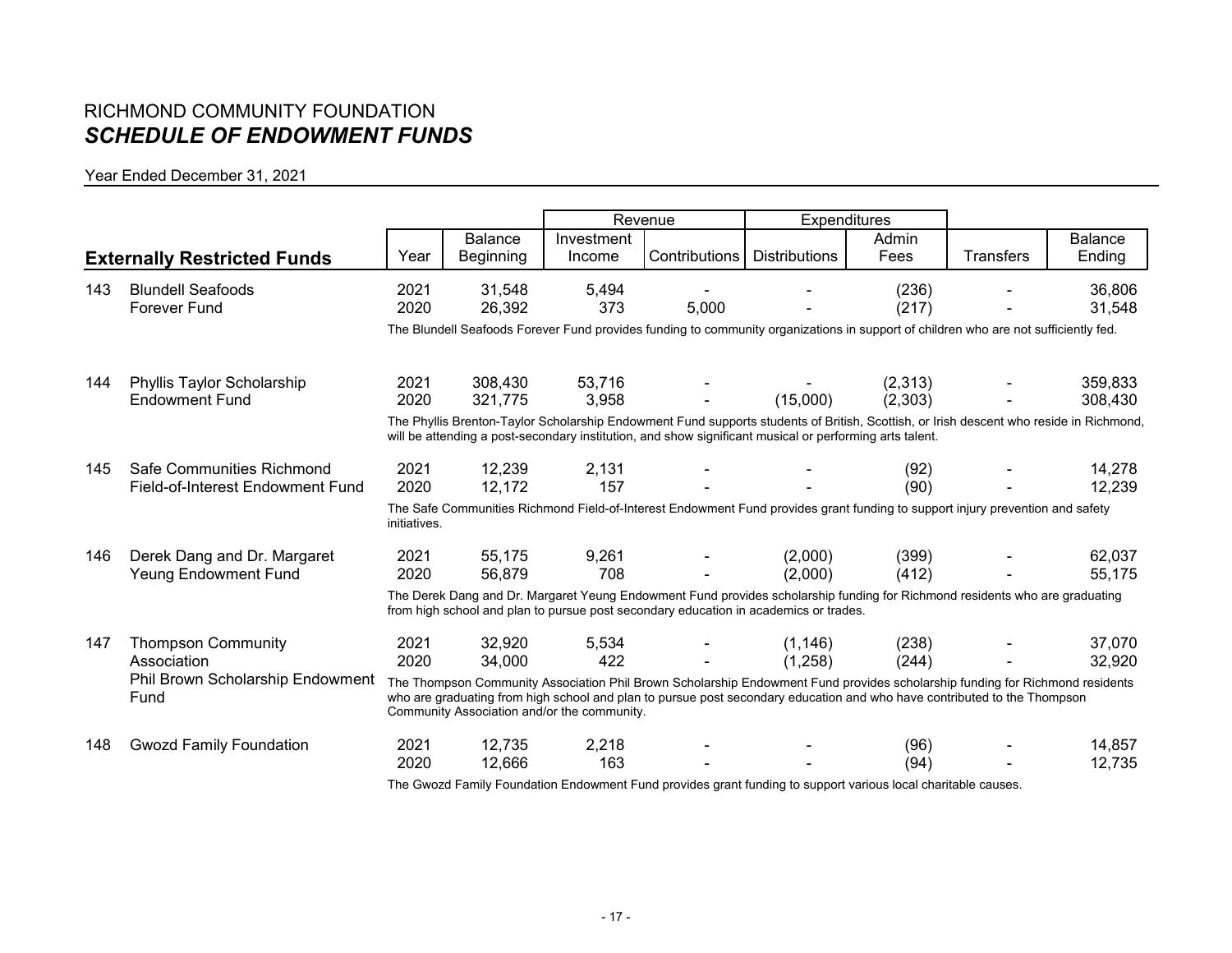|     |                                                             |                                                                                                                     |                      | Revenue                                                         |                 | Expenditures                                                                                                                                                                                                                                                       |              |           |                  |  |
|-----|-------------------------------------------------------------|---------------------------------------------------------------------------------------------------------------------|----------------------|-----------------------------------------------------------------|-----------------|--------------------------------------------------------------------------------------------------------------------------------------------------------------------------------------------------------------------------------------------------------------------|--------------|-----------|------------------|--|
|     |                                                             |                                                                                                                     | <b>Balance</b>       | Investment                                                      |                 |                                                                                                                                                                                                                                                                    | Admin        |           | <b>Balance</b>   |  |
|     | <b>Externally Restricted Funds</b>                          | Year                                                                                                                | Beginning            | Income                                                          | Contributions   | <b>Distributions</b>                                                                                                                                                                                                                                               | Fees         | Transfers | Ending           |  |
| 149 | Audrey Fricker Scholarship Fund                             | 2021<br>2020                                                                                                        | 10,825<br>11,167     | 1,825<br>139                                                    |                 | (350)<br>(400)                                                                                                                                                                                                                                                     | (79)<br>(81) |           | 12,221<br>10,825 |  |
|     |                                                             | institution.                                                                                                        |                      |                                                                 |                 | The Audrey Fricker Scholarship Fund supports Richmond students who are graduating from high school and who are affiliated with the<br>Richmond Orchestra & Chorus Association, and are engaged in musical studies with a recognized private teacher or educational |              |           |                  |  |
| 150 | Linda Li General Scholarship<br><b>Endowment Fund</b>       | 2021<br>2020                                                                                                        | 10,754<br>10,897     | 1,812<br>138                                                    |                 | (350)<br>(200)                                                                                                                                                                                                                                                     | (78)<br>(81) |           | 12,138<br>10,754 |  |
|     |                                                             |                                                                                                                     | secondary education. |                                                                 |                 | The Linda Li General Scholarship Fund supports Richmond students who are graduating from high school and are pursuing post-                                                                                                                                        |              |           |                  |  |
| 151 | Dacheng Education Fund                                      | 2020<br>2020                                                                                                        | 10,754<br>10,897     | 1,805<br>138                                                    |                 | (389)<br>(200)                                                                                                                                                                                                                                                     | (78)<br>(81) |           | 12,092<br>10,754 |  |
|     |                                                             | education.                                                                                                          |                      |                                                                 |                 | The Dacheng Education Fund supports Richmond students who are graduating from high school and are pursuing post-secondary                                                                                                                                          |              |           |                  |  |
| 152 | Andrea Xi Scholarship<br><b>Endowmwnt Fund</b>              | 2021<br>2020                                                                                                        | 10,537<br>10.680     | 1,767<br>135                                                    |                 | (377)<br>(200)                                                                                                                                                                                                                                                     | (76)<br>(78) |           | 11,851<br>10,537 |  |
|     |                                                             |                                                                                                                     |                      | post-secondary education at the University of British Columbia. |                 | The Andrea Xi Scholarship Endowment Fund supports Richmond area students who are graduating from high school and are pursuing                                                                                                                                      |              |           |                  |  |
| 153 | Pacific Banner Riding Club Donor<br>Directed Endowment Fund | 2021<br>2020                                                                                                        | 5,478<br>5,448       | 954<br>71                                                       |                 |                                                                                                                                                                                                                                                                    | (41)<br>(41) |           | 6,391<br>5,478   |  |
|     |                                                             | individuals.                                                                                                        |                      |                                                                 |                 | The Pacific Banner Riding Club Donor Directed Endowment Fund provides support to charities that provide therapeutic riding services for                                                                                                                            |              |           |                  |  |
| 154 | <b>Richmond Baptist Church</b><br><b>Permanent Agency</b>   | 2021<br>2020                                                                                                        | 62,312<br>52,720     | 11,146<br>735                                                   | 7,000<br>10,000 |                                                                                                                                                                                                                                                                    | (480)        |           | 79,978<br>62,312 |  |
|     | <b>Endowment Fund</b>                                       | (717)<br>(426)<br>The Richmond Baptist Church Permanent Agency Fund provides funding for the benefit of the Church. |                      |                                                                 |                 |                                                                                                                                                                                                                                                                    |              |           |                  |  |
| 155 | <b>GBN Health Technology</b><br>Scholarship                 | 2021<br>2020                                                                                                        | 10,247<br>10,191     | 1,785<br>131                                                    |                 |                                                                                                                                                                                                                                                                    | (77)<br>(75) |           | 11,955<br>10,247 |  |
|     | <b>Endowment Fund</b>                                       |                                                                                                                     |                      |                                                                 |                 | The GBN Health Technology Scholarship Endowment Fund provides scholarships for Richmond area students who are graduating from<br>high school and are pursuing post-secondary education in the field of medical sciences.                                           |              |           |                  |  |